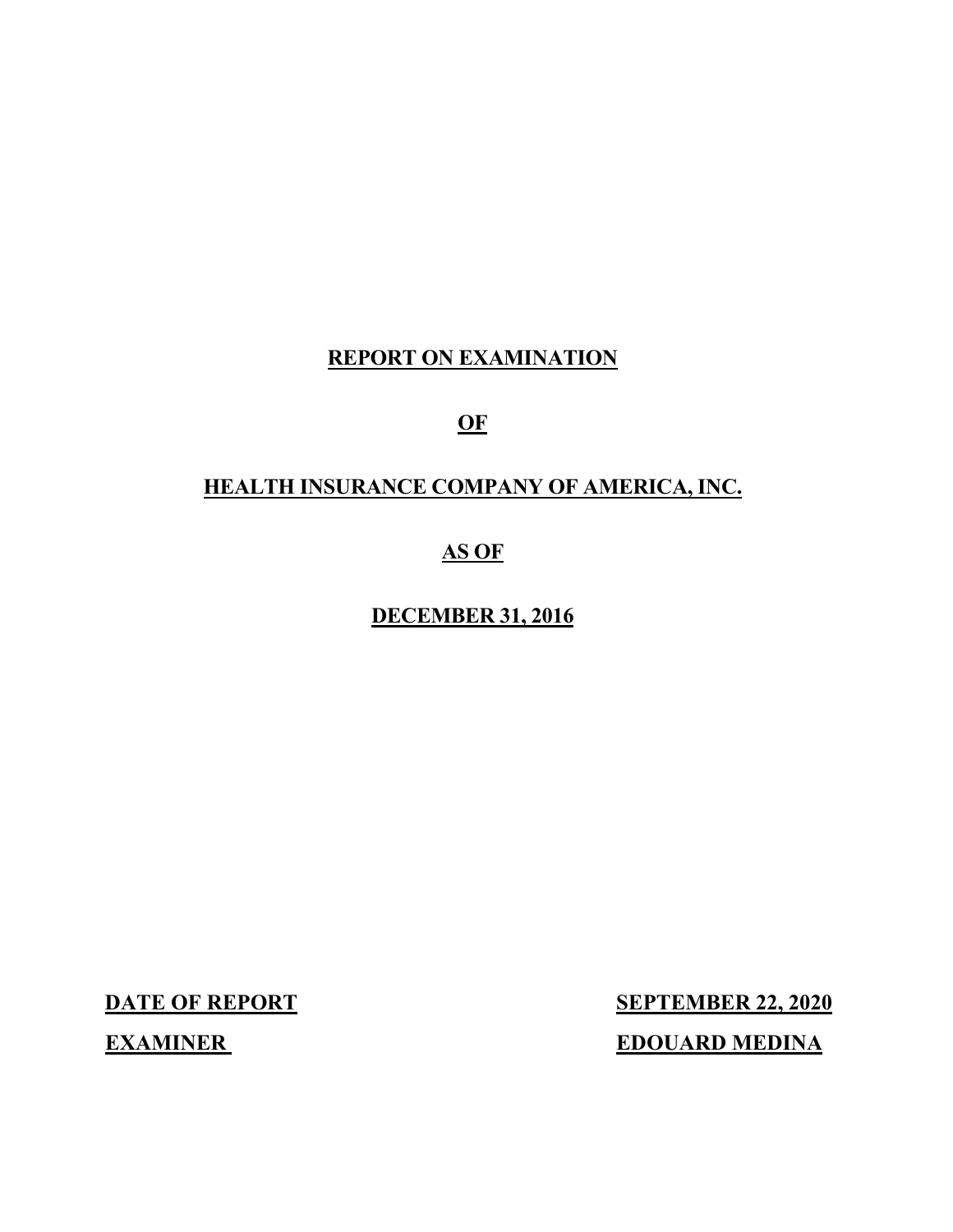## **TABLE OF CONTENTS**

| <u>ITEM NO.</u> |                                                                                                                                                 | PAGE NO.       |
|-----------------|-------------------------------------------------------------------------------------------------------------------------------------------------|----------------|
| 1.              | Scope of the examination                                                                                                                        | 2              |
| 2.              | Description of the Company                                                                                                                      | $\overline{4}$ |
|                 | A. Corporate governance                                                                                                                         | $\overline{4}$ |
|                 | B. Enterprise risk management                                                                                                                   | 7              |
|                 | C. Territory and plan of operation                                                                                                              | $\,$ $\,$      |
|                 | D. Conflict of interest statement                                                                                                               | 8              |
|                 | E. Holding company system                                                                                                                       | 9              |
|                 | F. Reinsurance                                                                                                                                  | 10             |
|                 | G. Accounts and records                                                                                                                         | 13             |
| 3.              | <b>Financial Statements</b>                                                                                                                     | 16             |
|                 | A. Balance sheet                                                                                                                                | 17             |
|                 | B. Statement of revenue, expenses and changes in capital<br>and surplus                                                                         | 18             |
| 4.              | Claims unpaid                                                                                                                                   | 19             |
| 5.              | Subsequent events                                                                                                                               | 19             |
| 6.              | Market conduct activities                                                                                                                       | 20             |
|                 | A. Standards for prompt, fair and equitable settlement of<br>claims for health care and payments for health care<br>services ("Prompt Pay Law") | 21             |
|                 | B. Utilization review                                                                                                                           | 21             |
|                 | C. Grievances                                                                                                                                   | 22             |
|                 | D. Complaints                                                                                                                                   | 23             |
| 7.              | Summary of comments and recommendations                                                                                                         | 24             |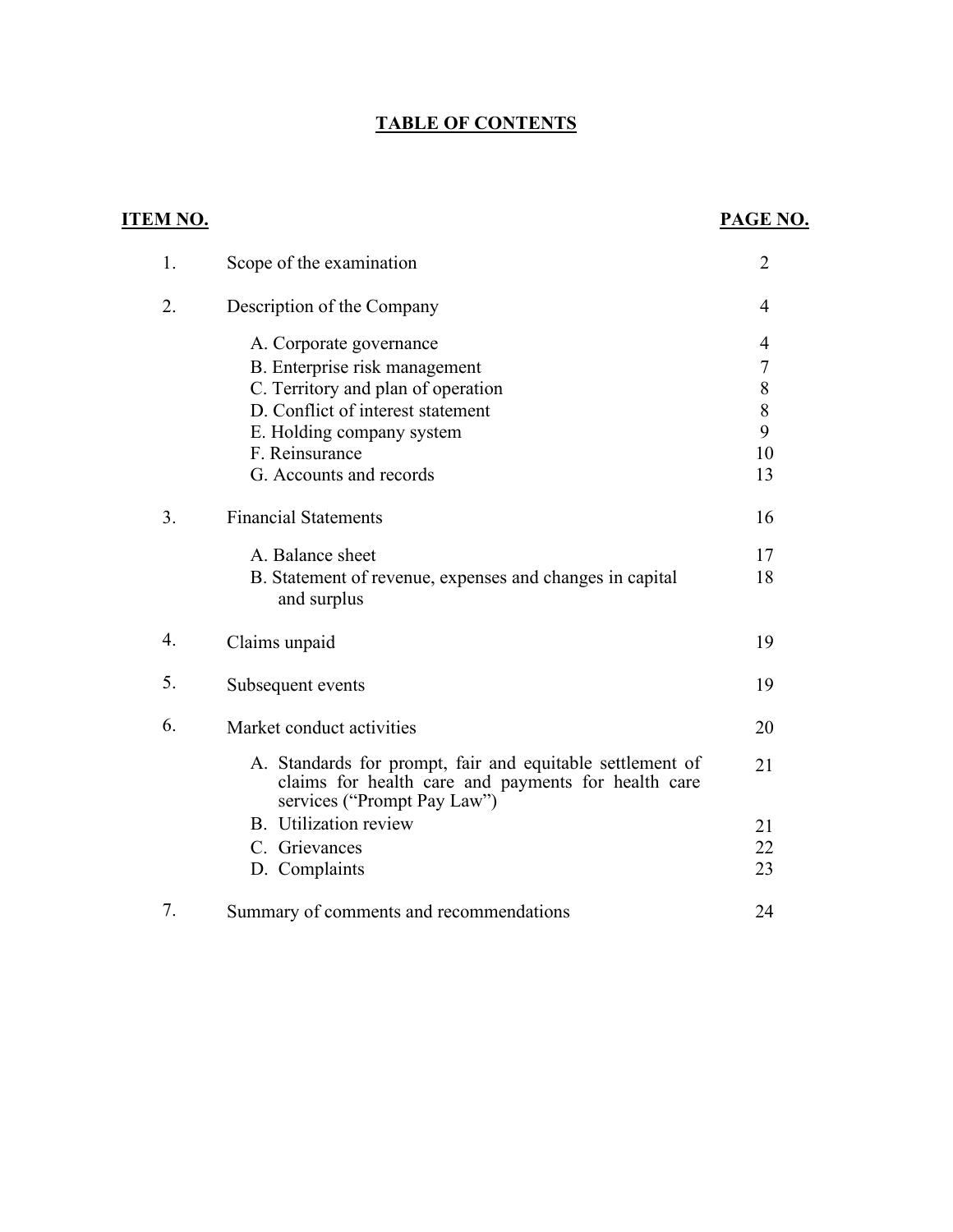

# **Department of Financial Services**

**ANDREW M. CUOMO LINDA A. LACEWELL**<br>
Governor **Superintendent** 

Superintendent

September 22, 2020

Honorable Linda A. Lacewell Superintendent of Financial Services Albany, New York 12257

Madam:

Pursuant to the provisions of the New York Insurance Law, and acting in accordance with the instructions contained in Appointment Number 31562, dated January 12, 2017, attached hereto, I have made an examination into the condition and affairs of Health Insurance Company of America, Inc., an accident and health insurer licensed pursuant to Article 42 of the New York Insurance Law, as of December 31, 2016, and submit the following report thereon.

The examination was conducted at the home office of Health Insurance Company of America, Inc. located at 2363 James Street, Syracuse, New York.

Wherever the designations the "Company" or "HICA" appear herein, without qualification, they should be understood to indicate Health Insurance Company of America, Inc.

Wherever the designation the "Department" appears herein, without qualification, it should be understood to indicate the New York State Department of Financial Services.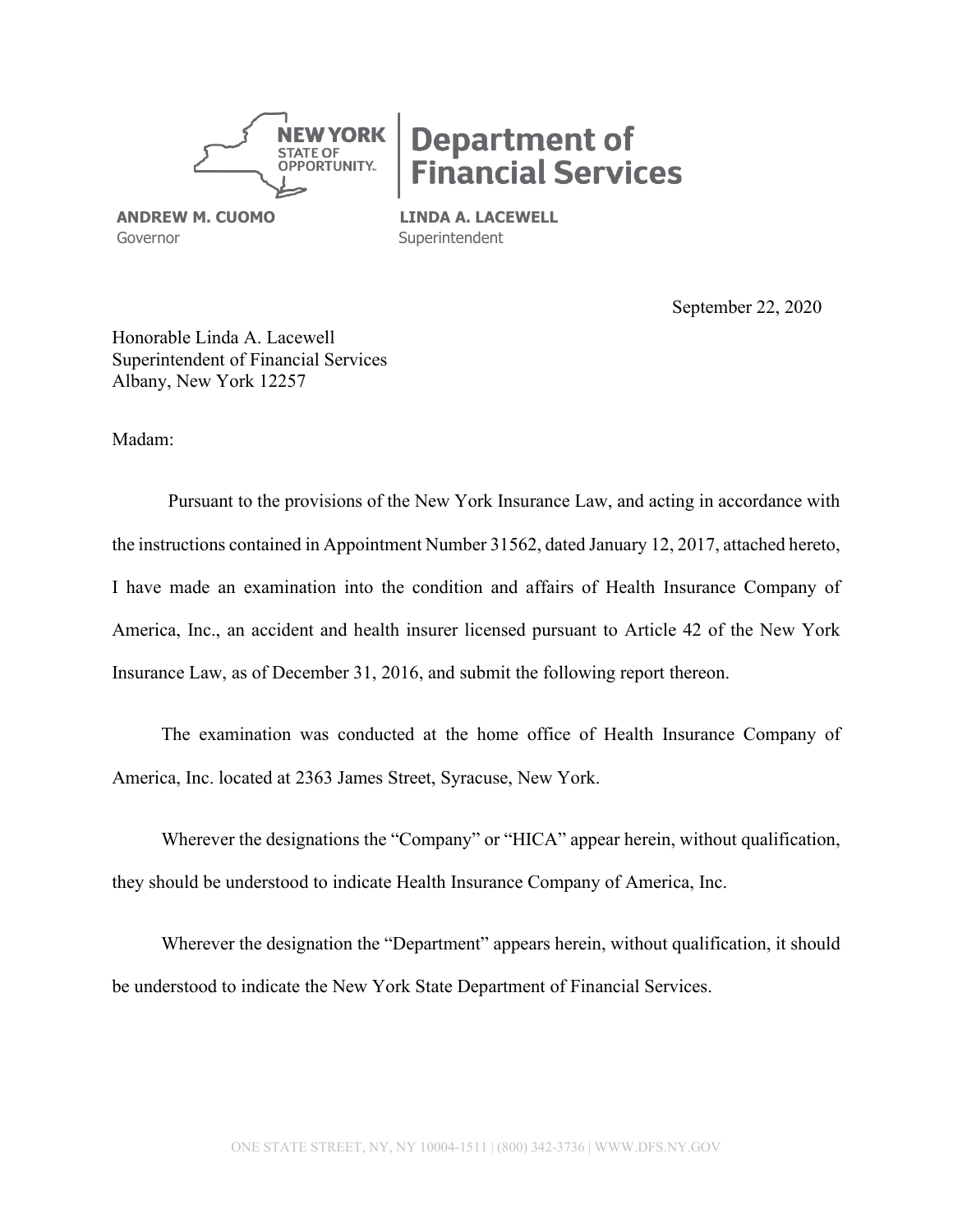#### 1. **SCOPE OF THE EXAMINATION**

This is the first examination of Health Insurance Company of America, Inc. An "on organization" examination was conducted as of September 30, 2010. This examination of the Company was a combined (financial and market conduct) examination and covered the period from October 1, 2010 through December 31, 2016. The financial component of the examination was conducted as a financial examination as defined in the National Association of Insurance Commissioners ("NAIC") *Financial Condition Examiners Handbook, 2017 Edition* ("the Handbook"). The financial examination was conducted observing the guidelines and procedures in the Handbook. Where deemed appropriate by the examiner, transactions occurring subsequent to December 31, 2016 were also reviewed.

The financial portion of the examination was conducted on a risk-focused basis in accordance with the provisions of the Handbook, which provides guidance for the establishment of an examination plan based on the examiner's assessment of risk in the Company's operations and utilizes that evaluation in formulating the nature and extent of the examination.

The examiner planned and performed the examination to evaluate the Company's current financial condition as well as to identify prospective risks that may threaten the future solvency of the Company.

The examiner identified key processes, assessed the risks within those processes and assessed the internal control systems and procedures used to mitigate those risks. The examination also included an assessment of the principles used and significant estimates made by management, an evaluation of the overall financial statement presentation, and determined management's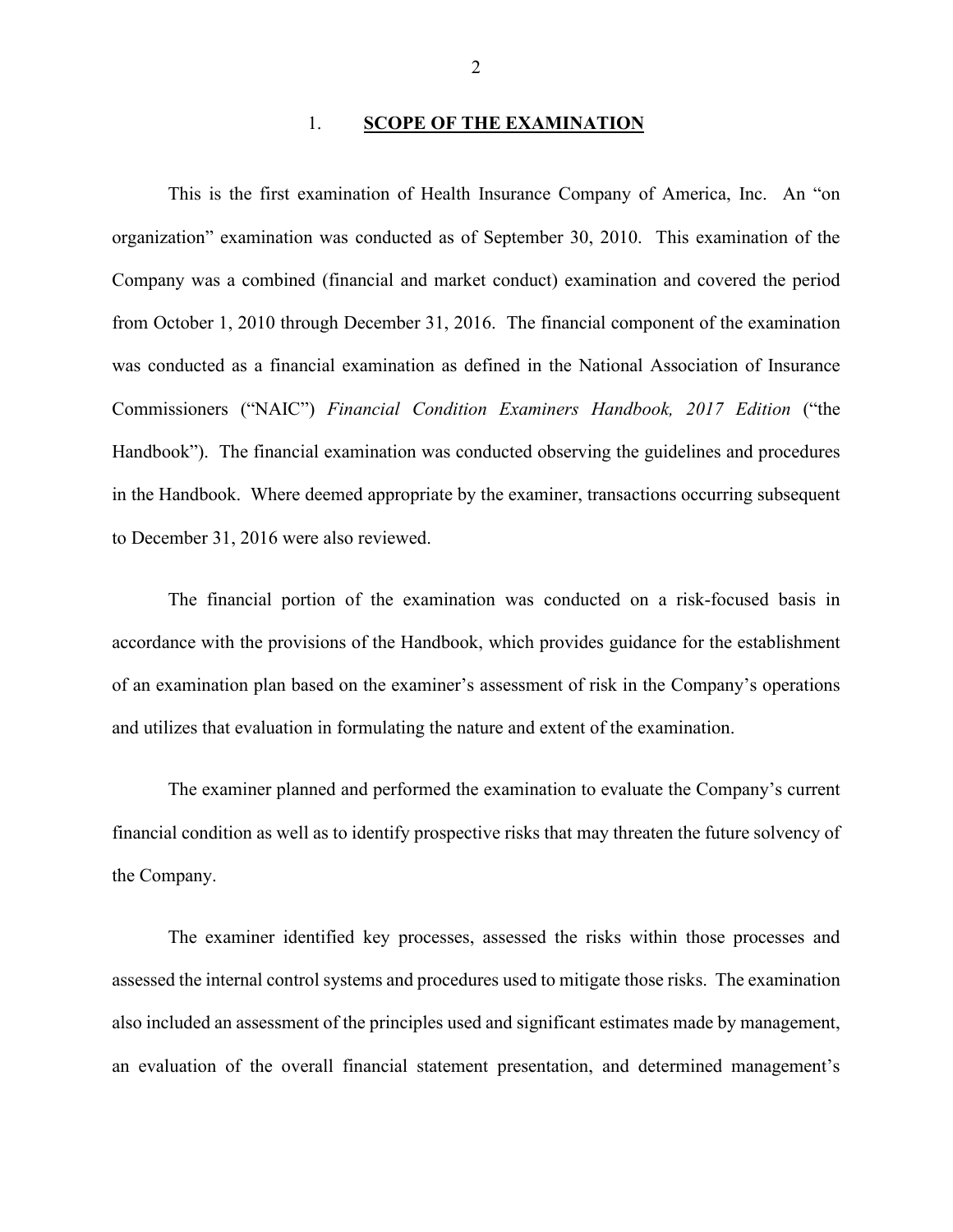compliance with the Department's statutes and guidelines, Statutory Accounting Principles, as adopted by the Department, and NAIC annual statement instructions.

Information concerning the Company's organizational structure, business approach and control environment were utilized to develop the examination approach. The examination evaluated the Company's risks and management activities in accordance with the NAIC's nine branded risk categories. These categories are as follows:

- Pricing/ Underwriting
- Reserving
- Operational
- Strategic
- Credit
- Market
- Liquidity
- Legal
- Reputational

The examination also evaluated the Company's critical risk categories in accordance with

the NAIC's ten critical risk categories. These categories are as follows:

- Valuation/ Impairment of Complex or Subjectively Valued Invested Assets
- Liquidity Considerations
- Appropriateness of Investment Portfolio and Strategy
- Appropriateness/ Adequacy of Reinsurance Program
- Reinsurance Reporting and Collectability
- Underwriting and Pricing Strategy/ Quality
- Reserve Data
- Reserve Adequacy
- Related Party/ Holding Company Considerations
- Capital Management

The Company was audited annually, for the years 2011 through 2013, by the accounting

firm Testone, Marshall and Discenza, LLP, merged with Bonadio and Company, LLP, with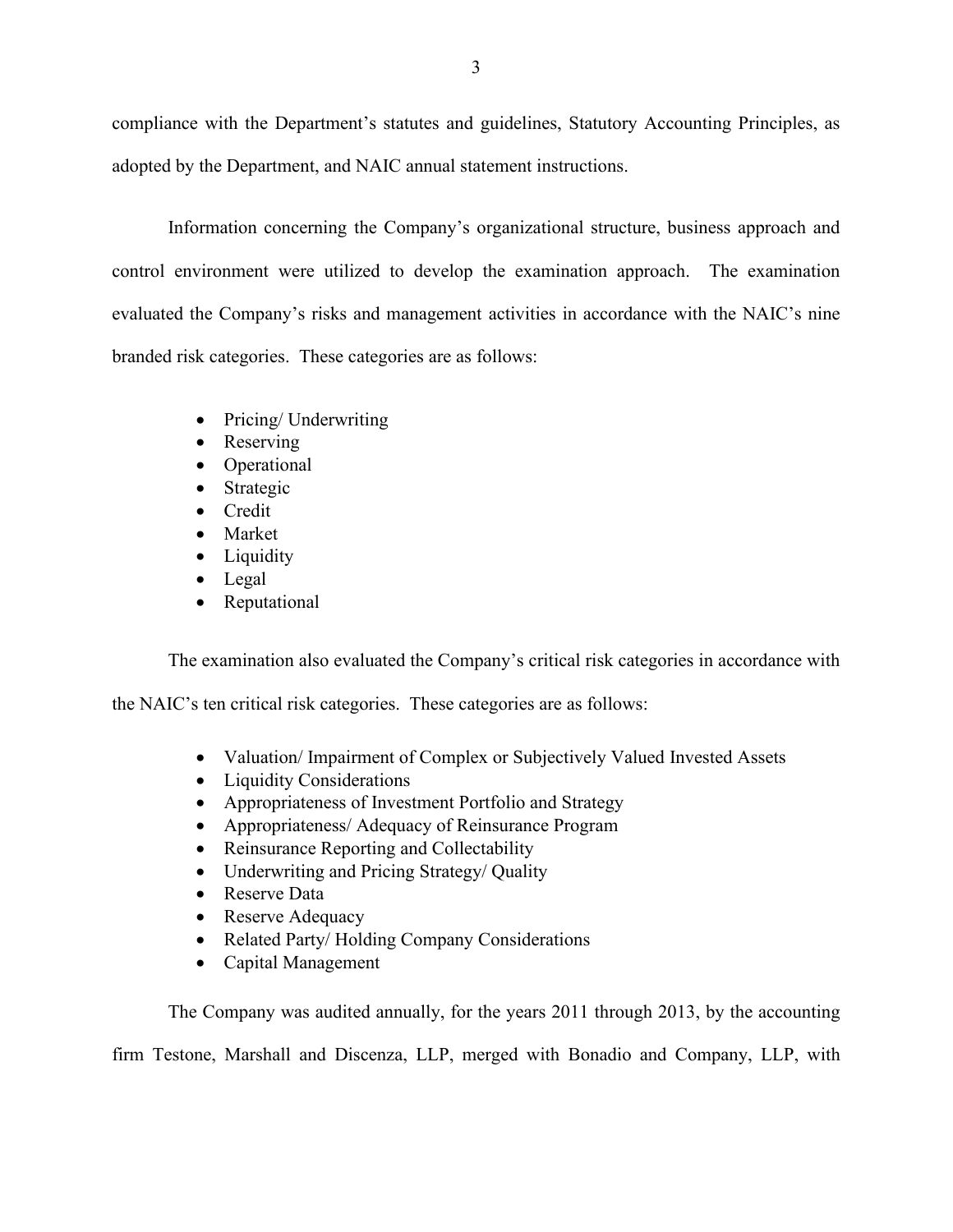Bonadio and Company, LLP becoming the surviving entity. The Company was audited annually, for the years 2014 through 2016 by Bonadio and Company, LLP.

The Company received an unmodified opinion in each of the years 2011 through 2016.

During this examination, an information systems review was made of the Company's computer systems and operations on a risk-focused basis, in accordance with the provisions of the Handbook.

This report on examination is confined to financial statements and comments on those matters which involve departure from laws, regulations or rules, or which require explanation or description.

#### **2. DESCRIPTION OF THE COMPANY**

The Company is licensed under Article 42 of the New York Insurance Law to write accident and health insurance as defined in New York Insurance Law, Section 1113(a)(3)(i). The Company was incorporated on February 24, 2010 and became licensed on November 15, 2010.

#### A. Corporate Governance

Pursuant to the Company's charter and by-laws, management of the Company is vested in a board of directors consisting of not less than seven (7) members nor more than fifteen (15) directors. As of the examination date, the board of directors was comprised of nine (9) members.

The Company's directors as of December 31, 2016, were as follows: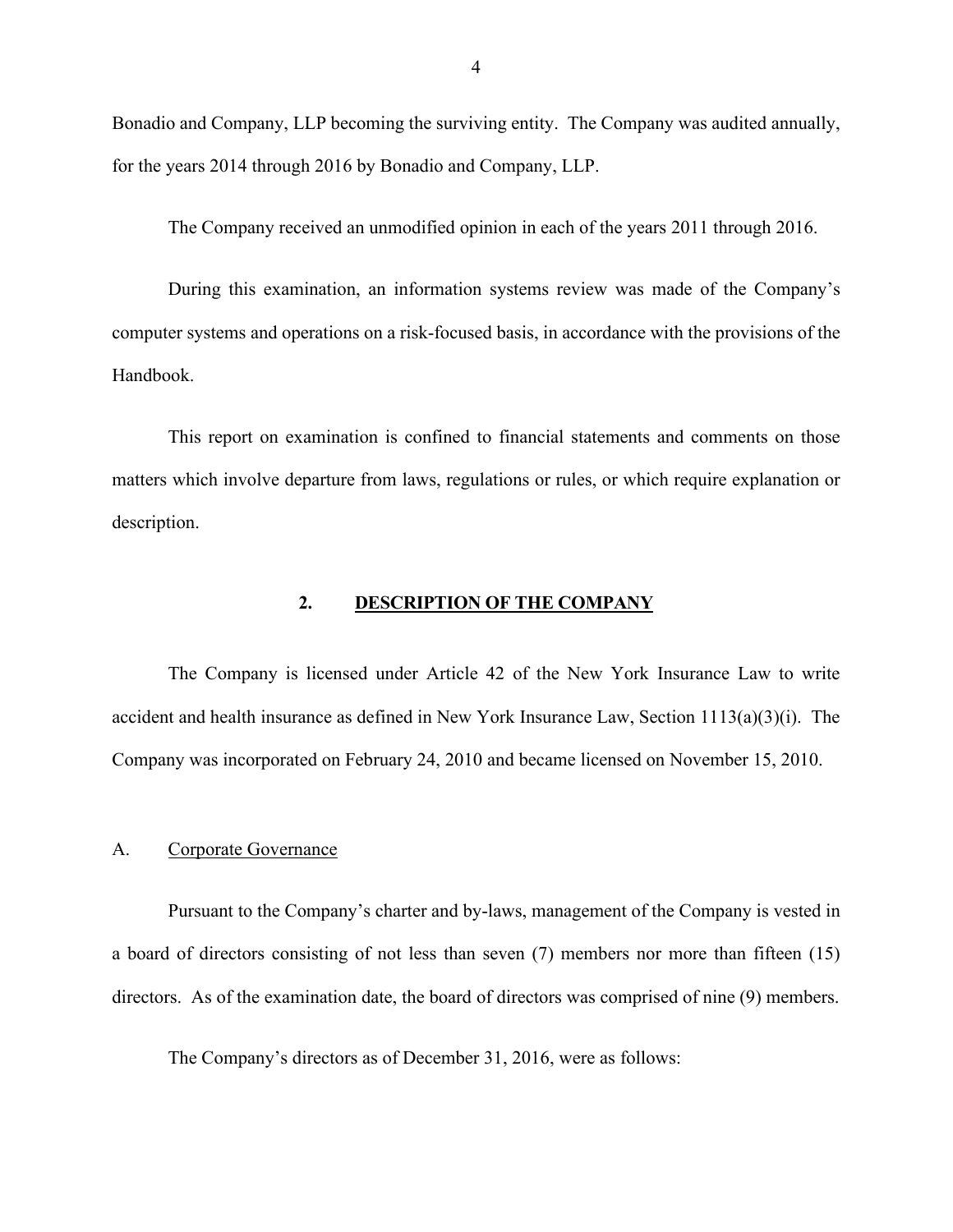Syracuse, NY POMCO, Inc.

Terrence Charles Dowd, Jr. Chief Financial Officer, Baldwinsville, NY POMCO, Inc.

Liverpool, NY POMCO, Inc.

Jamesville, NY POMCO, Inc.

Manlius, NY POMCO, Inc.

Steven Daniel Solomon Managing Director,

Lawrence Francis Thompson President, Fresno, CA POMCO, Inc.

Timothy Charles Whelan Controller, Baldwinsville, NY POMCO, Inc.

Jeffrey Alan Winchell Retired Cicero, NY

Name and Residence Principal Business Affiliation

Donald Christian Doerr Vice President of Compliance,

Vanessa Stello Flynn Vice President Client Services,

Kathleen Elaine Lamb Secretary and General Counsel,

Donald Peter Napier **Chief Operating Officer**,

Marblehead, MA QBE Insurance Company

As of December 31, 2016, the principal officers of the Company were as follows:

Name Title

Lawrence Francis Thompson President Terrence Charles Dowd, Jr. Treasurer

Kathleen Elaine Lamb Secretary and General Counsel

The 2015 NAIC Health Annual Statement Filing Instructions for Actuarial Opinions require that the Company's appointed Actuaries report to the board of directors or the Audit Committee each year on the items within the scope of the Actuarial Opinion and that the actuarial opinion and the actuarial memorandum be made available to the board of directors. With regard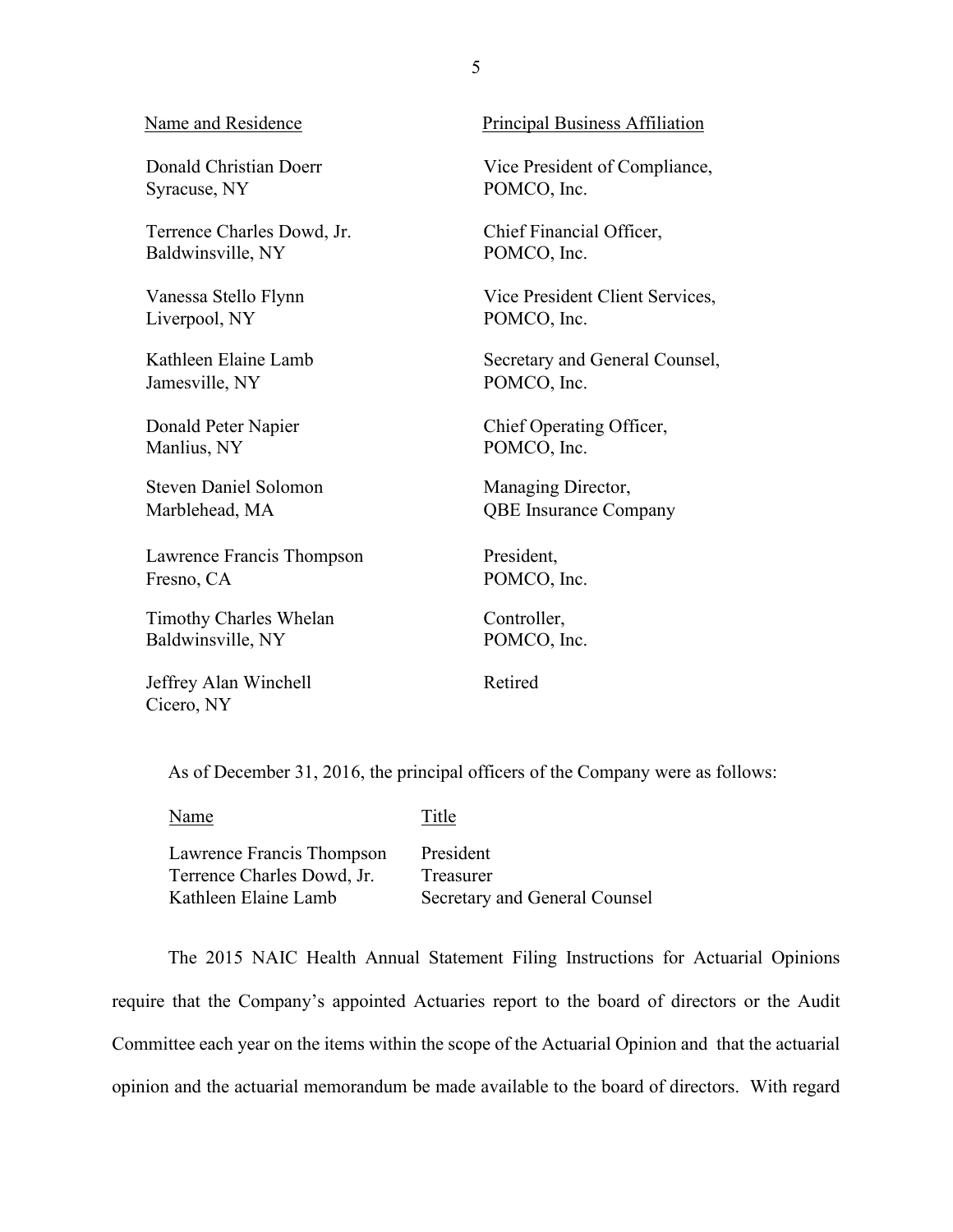to Actuarial Opinions submitted to the Department for the years 2014 and 2015, there was no evidence that those Actuarial Opinions were discussed during the board meetings, therefore, the Actuarial Opinions were not in compliance with the requirements of the 2015 NAIC Health Annual Statement Filing Instructions for Actuarial Opinions.

It is recommended that the Company comply with the 2015 NAIC Health Annual Statement Filing Instructions for Actuarial Opinions by having its appointed Actuaries report to the board of directors or the Audit Committee each year on the items within the scope of the Actuarial Opinion; ensuring that the actuarial opinion and the actuarial memorandum be made available to the board of directors and that the minutes of the board of directors' meetings indicate that the appointed Actuary has presented such information to the board of directors or the Audit Committee.

Part 89.8(a) of New York Insurance Regulation 118 (11 NYCRR 89), states in part:

"(a) Every company required to furnish an annual audited financial report shall require the CPA to submit written notification to the superintendent, the board of directors and the company's audit committee within five business days of any determination by the CPA that the company has materially misstated its financial condition as reported to the superintendent as of the balance sheet date currently under audit ..."

During the course of the examination, certain account balances required adjustments to correct errors related to claims incurred during the years under examination, due to inaccuracies in HICA's reported share of QBE Insurance Corporations ("QBE") reinsured claims in relation to the reinsurance contracts described below in Section F. The adjustments were reflected as an increase in the unassigned funds. Bonadio and Company, LLP the Company's certified public accountants ("CPAs"), found the errors during the 2016 audit but did not report such misstatement to the Department as required by Part 89.8(a) of New York Insurance Regulation 118 (11 NYCRR 89).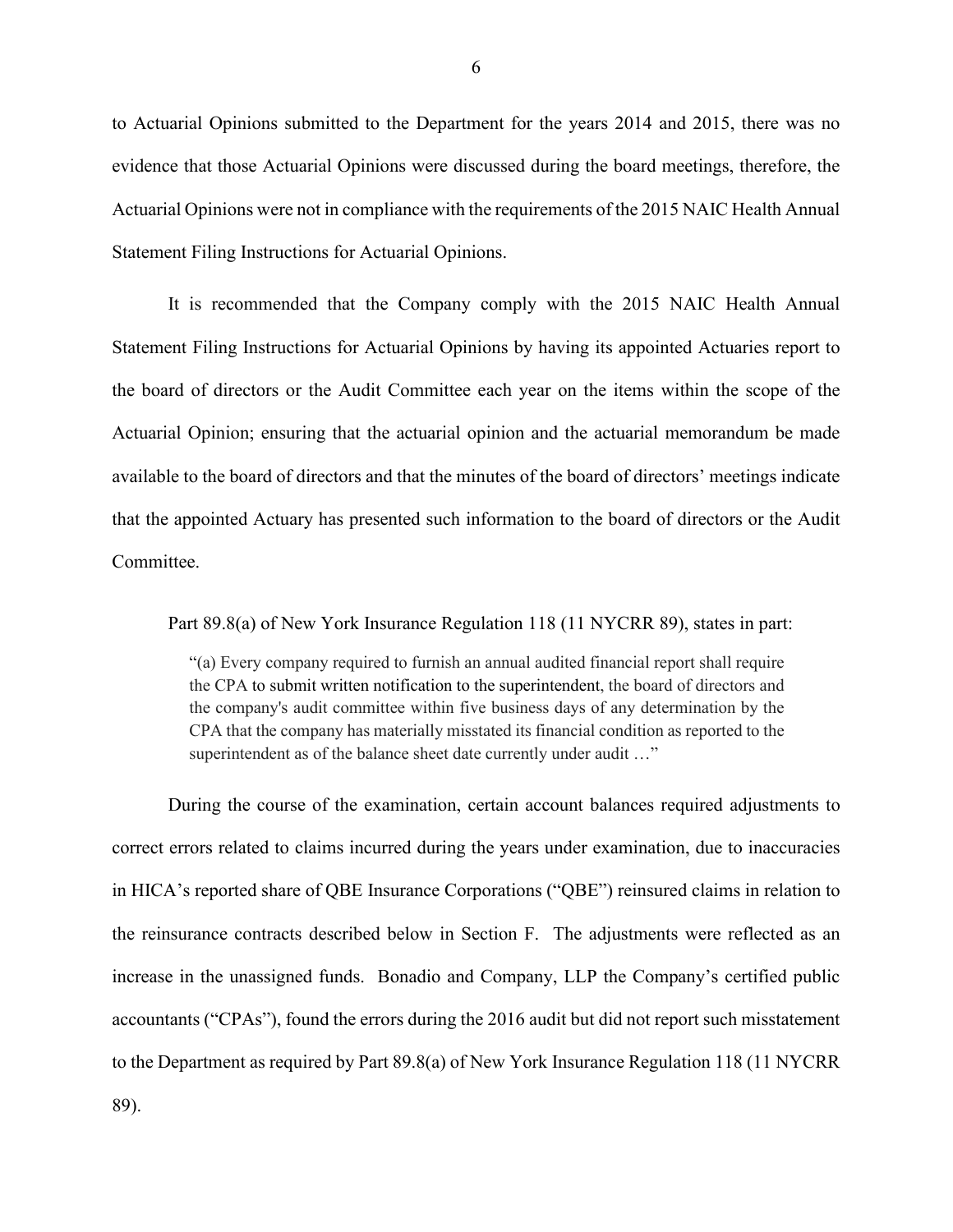It is recommended that the Company comply with Part 89.8(a) of New York Insurance Regulation 118 by requiring the CPA to submit written notification to the Department, the board of directors and the audit committee within five business days of any determination by the CPA that the Company has materially misstated its financial condition.

#### B. Enterprise Risk Management

Circular Letter No. 14 (2011) states, in part:

"…the Department of Financial Services expects every insurer to adopt a formal Enterprise Risk Management ("ERM") function. An effective ERM function should identify, measure, aggregate, and manage risk exposures within predetermined tolerance levels, across all activities of the enterprise of which the insurer is part, or at the company level when the insurer is a stand-alone entity…"

The Company submitted an enterprise risk management report for each of the years 2014 through 2016. However, the reports did not indicate if the Company had a framework in place to identify, measure, mitigate or manage risk exposures across the activities of the Company.

Furthermore, it was determined that the Company did not have an Internal Audit Department, or any comparable department to perform its internal audit functions. The only audits conducted were those of the Company's claims processes.

It should be noted that if enterprise risks are not handled properly or remedied promptly,

they will likely have material adverse effects on a company's financial condition or liquidity.

It is recommended that the Company comply with Insurance Circular Letter No. 14 (2011) by adopting a formal Enterprise Risk Management function which will assist the Company in identifying, measuring, mitigating or managing risk exposures within predetermined tolerance levels across all activities of the entity.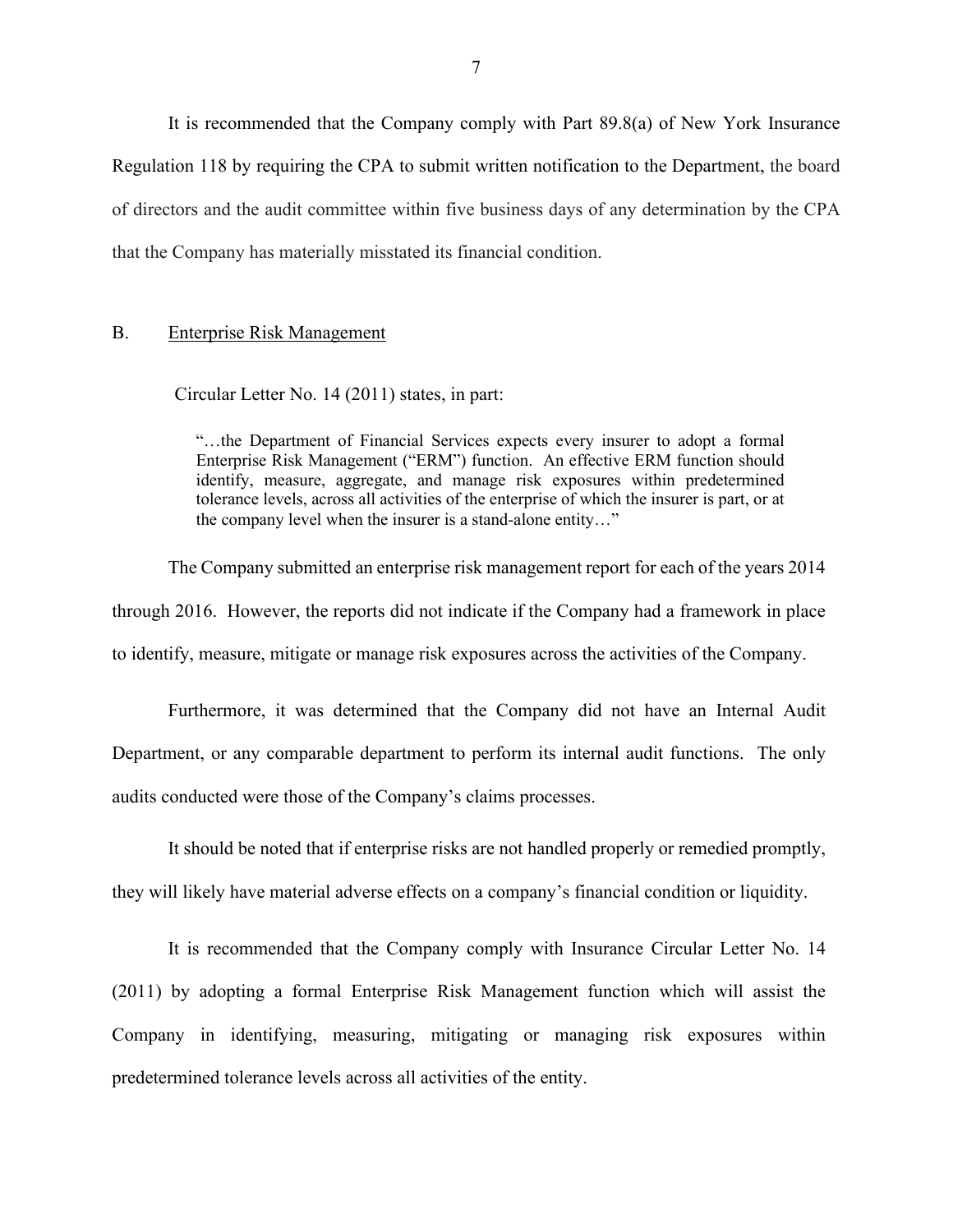#### C. Territory and Plan of Operation

Health Insurance Company of America, Inc. is a domestic accident & health insurer licensed pursuant to Article 42 of the New York Insurance Law ("NYIL"). The Company provides dental and medical stop-loss products to mid-market and large employer in New York State.

The following chart shows the direct premiums written by the Company for the period under examination:

| Year | <b>Total Direct Premiums</b> |  |  |
|------|------------------------------|--|--|
| 2011 |                              |  |  |
| 2012 | \$122,903                    |  |  |
| 2013 | 260,102                      |  |  |
| 2014 | 300,495                      |  |  |
| 2015 | 297,820                      |  |  |
| 2016 | 294,774                      |  |  |
|      |                              |  |  |

For the period under examination, the Company experienced a decrease of 9,080 members,

as shown in the chart below:

|                             | 2011           | 2012                  | 2013   | 2014                                     | 2015          | 2016 |
|-----------------------------|----------------|-----------------------|--------|------------------------------------------|---------------|------|
| Membership 26,190<br>Growth | <b>Service</b> | 18,982<br>$(27.52)\%$ | 27,674 | 20,680<br>45.79% (25.27)% (18.46)% 1.47% | 16,862 17,110 |      |

#### D. Conflict of Interest Statement

Section 6 of the Company's conflict of interest policy states:

*"6. Upon commencement of employment and annually thereafter, all employees/ board members must complete a "Conflict of Interest Questionnaire." Employees/ board members are also required to update the Conflict of Interest Questionnaire whenever there has been a change in the individual's affiliations. Employees/board members must disclose all of their affiliations, as requested by the form, even if there is no current conflict of interest."*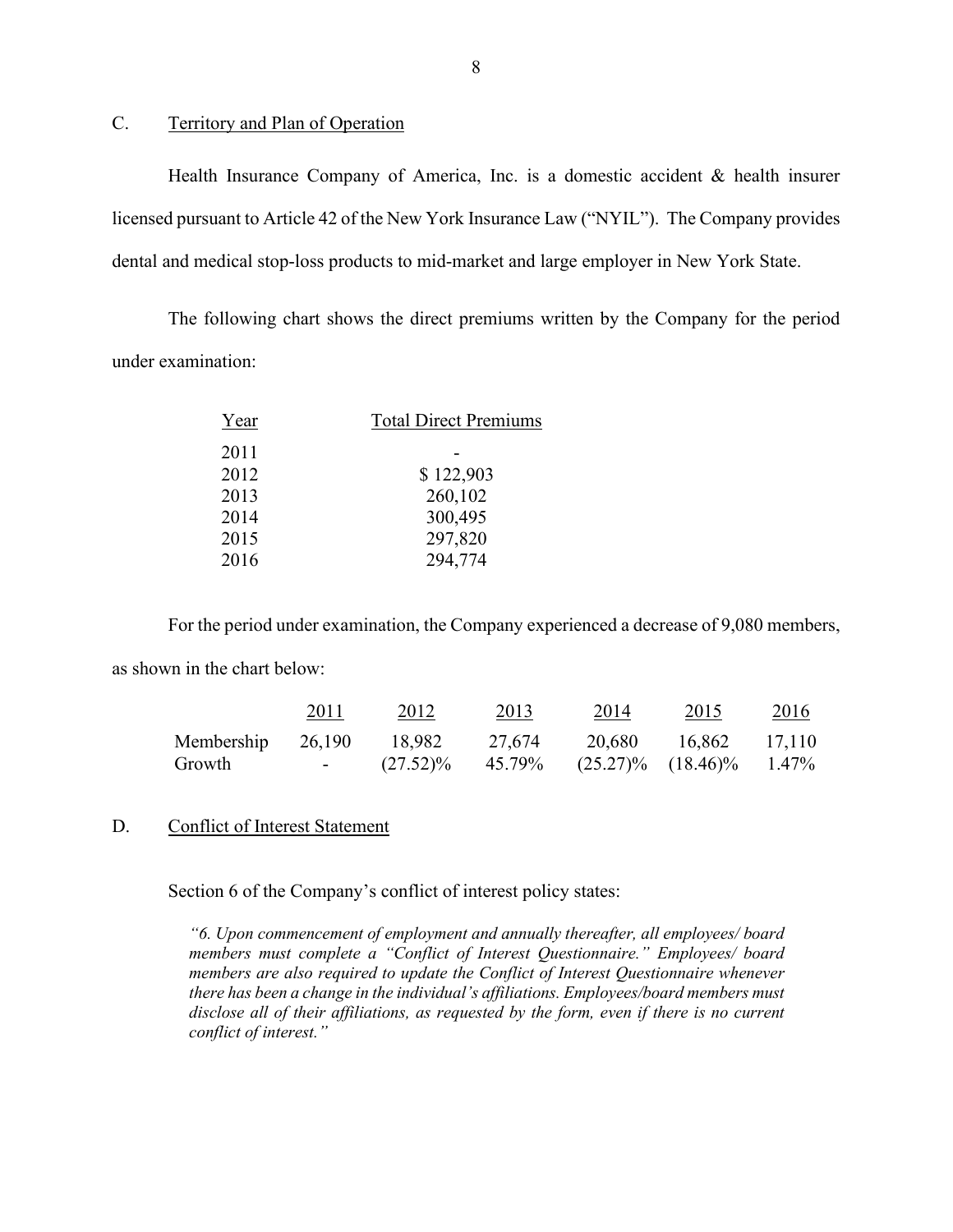A review of the Company's conflict of interest policy indicated that, during the years under examination, apart from 2014, the Company did not obtain signed conflict of interest statements from its board members, officers and key employees. Therefore, the Company was not in compliance with Section 6 of its conflict of interest policy.

It is recommended that the Company comply with Section 6 of its conflict of interest policy by requiring board members, officers and key employees to complete and sign a conflict of interest statement in accordance with the stated timeframes.

#### E. Holding Company System

The following chart depicts the Company's holding company system as of December 31, 2016.

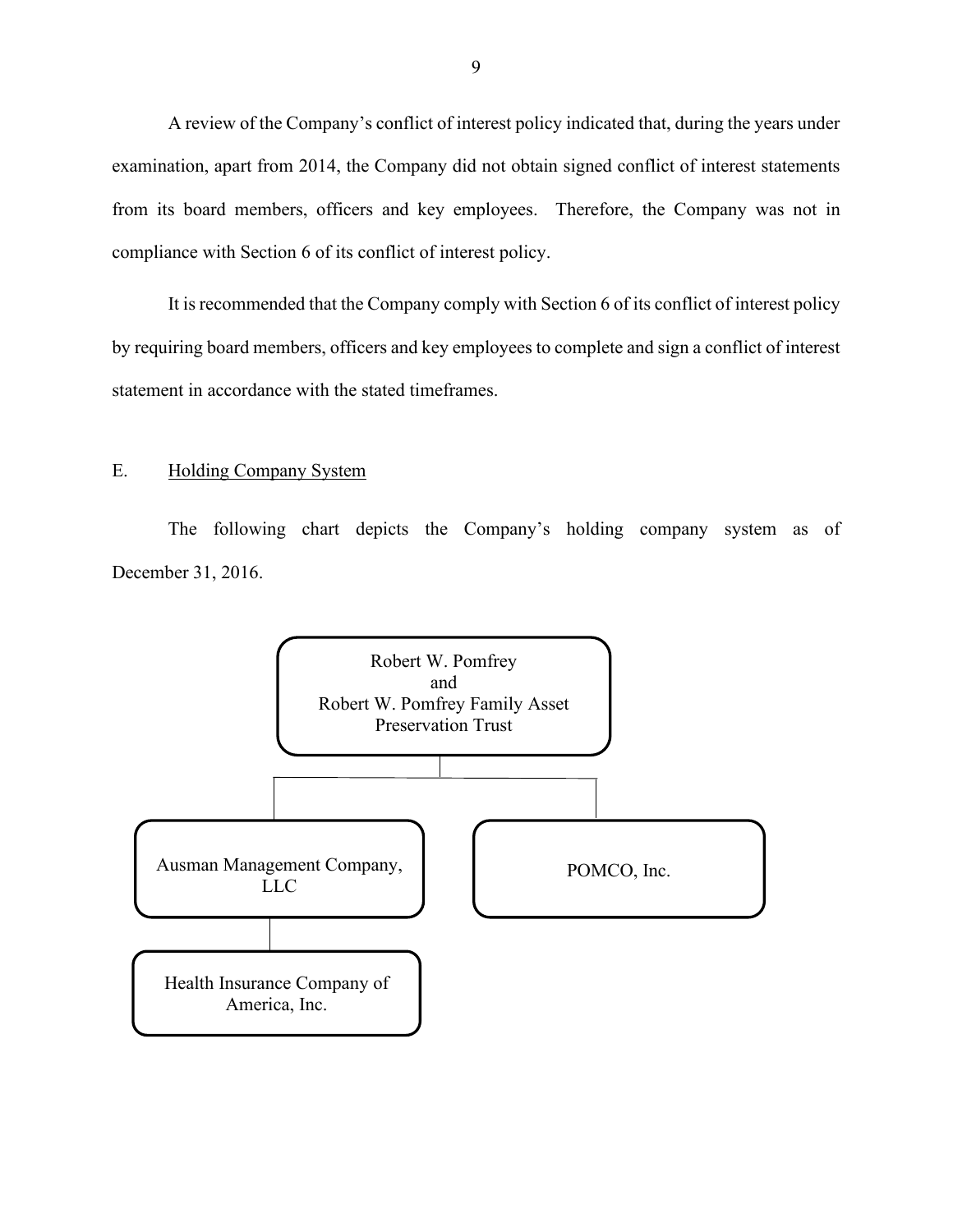- Effective July 1, 2010, the Company entered into a Management/ Service Agreement with POMCO, Inc. ("POMCO") whereas POMCO provides the following services to HICA: (a) access and use of general office equipment; (b) access and use of designated personnel to handle general administrative and secretarial tasks; and (c) access and use of office space.
- Effective July 1, 2010, HICA entered into a Claim Adjudication Services Agreement with POMCO whereas POMCO acts as HICA's agent for the payment of certain medical plan benefits and furnishes certain administrative services related to such benefit plans.

HICA agreed to pay POMCO's fees monthly upon remittances within fifteen (15) days of receipt of an invoice. Reimbursements for services rendered are on a cost basis, but no greater than what HICA would expend in providing such services itself. This agreement was approved by the Department on July 1, 2010.

- Effective March 26, 2013, HICA entered into a Business Associate Agreement with POMCO whereas POMCO establishes and implements appropriate safeguards (including certain administrative requirements) for "Protected Health Information" ("PHI") that POMCO may create, receive, use, or disclose in connection with certain functions, activities, or services (collectively "services") to be provided by POMCO to HICA.
- Effective July 14, 2010, HICA entered into a Tax Allocation Agreement with Ausman Management Company, Inc. ("Parent") whereas HICA and the Parent participated in a consolidated filing of federal income tax returns. This agreement was approved by the Department.
- Effective July 1, 2010, HICA entered into a Managing General Underwriting Agreement with POMCO whereas POMCO acts as an independent contractor for the underwriting and servicing of accident and health insurance, and any such products as may be added from time to time, with the consent of both parties.

Reimbursement to POMCO for the services rendered was made on a cost basis, but no greater than what HICA would expend in providing such services for itself. This agreement was approved by the Department.

### F. Reinsurance

During the examination period, HICA had two reinsurance contracts in effect. The first,

effective July 1, 2011, with QBE Insurance Corporation written on QBE paper, with HICA as the "Reinsurer" sharing a 20% quota share. This agreement was amended with addendums effective July 1, 2011, July 1, 2013 and July 1, 2016. The maximum exposure (to HICA) on all risks attaching at a \$300,000 risk cap. HICA, as the Reinsurer, allowed QBE (as the reinsured) a ceding commission on all premiums ceded as per the agreement and addendums.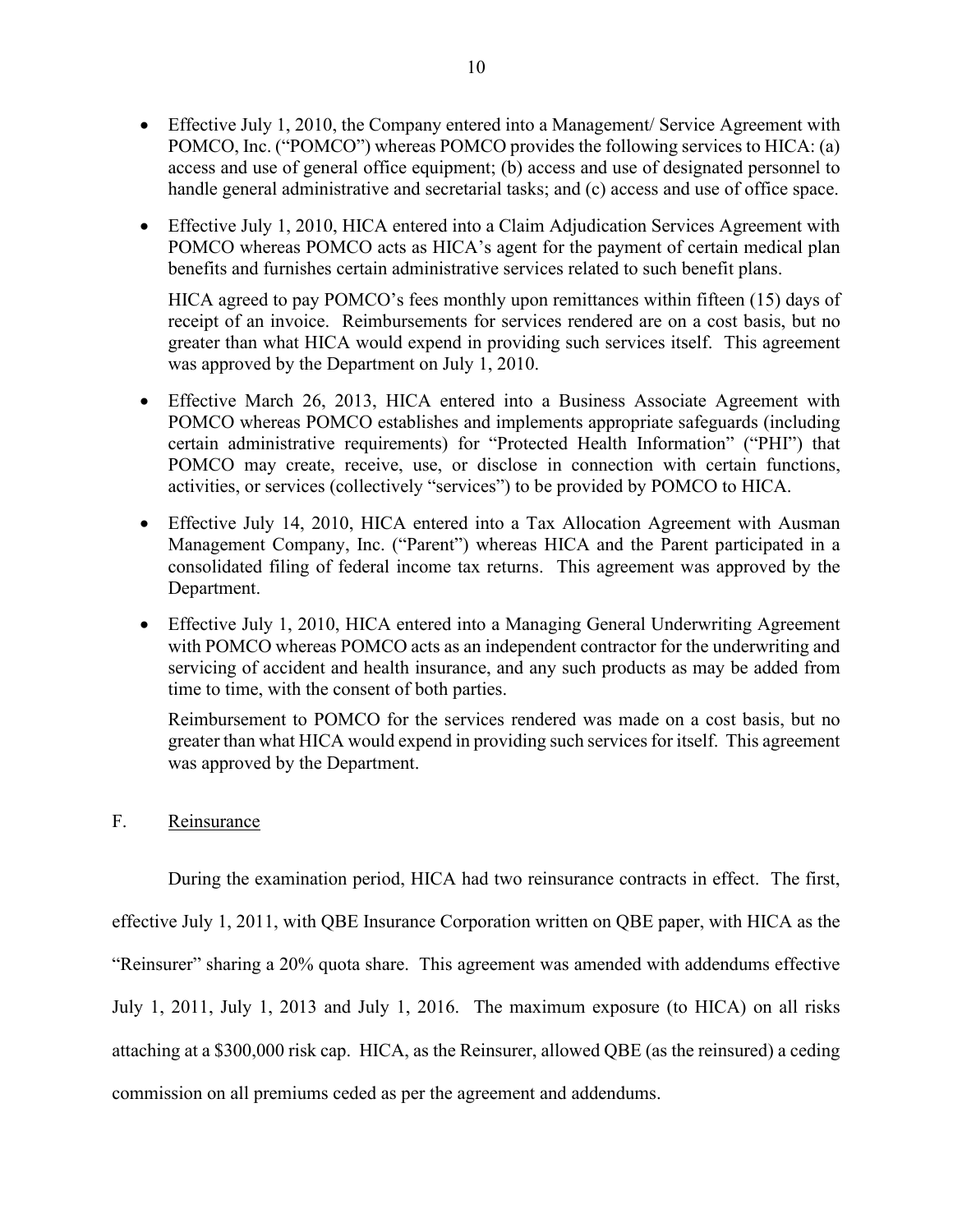The second agreement is effective January 1, 2012 with QBE Reinsurance Corporation as the "Reinsurer" and HICA as the "Reinsured". This agreement was amended with addendums effective January 1, 2012 and January 1, 2013. For this agreement, the Reinsured (HICA) ceded to the Reinsurer (QBE) 80% of the risk with HICA again having a 20% quota share with a maximum exposure (to HICA) on all risks attaching at a \$300,000 risk cap. This agreement ended on or about December 31, 2015, and there are no active stop-loss policies on this agreement.

The purpose of the second reinsurance contract was to start building up the HICA brand and business. While the risk remained the same, the goal was to start writing stop-loss insurance on HICA paper (HICA as the insurer) as opposed to being just a simple reinsurer. It should be noted that the costs of maintaining both agreements became cost prohibitive and a decision was made to have only one contract (treaty) with QBE starting in 2016.

In either agreement, the reinsurer acknowledges and agrees that the reinsurance contract provides for the establishment and maintenance of a Working Fund which may be drawn from in the event the balances due the insureds under the policies for any one underwriting year exceed the funds available.

For each underwriting year, a portion of the balances otherwise payable to the reinsurer in accordance with the provisions of the agreement, shall be deposited in the Working Fund account until the accumulated balance in the Working Fund for the underwriting year equals \$500,000. As of December 31, 2015, and 2016 this account had \$494,751 and \$382,722, respectively.

Furthermore, Articles II and III of HICA's by-laws state, in part, respectively:

*"Article II…The affairs and business of the Corporation shall be controlled and managed by a board of directors…*

*Article III…The President shall have general charge and control of the business and affairs of the Corporation."*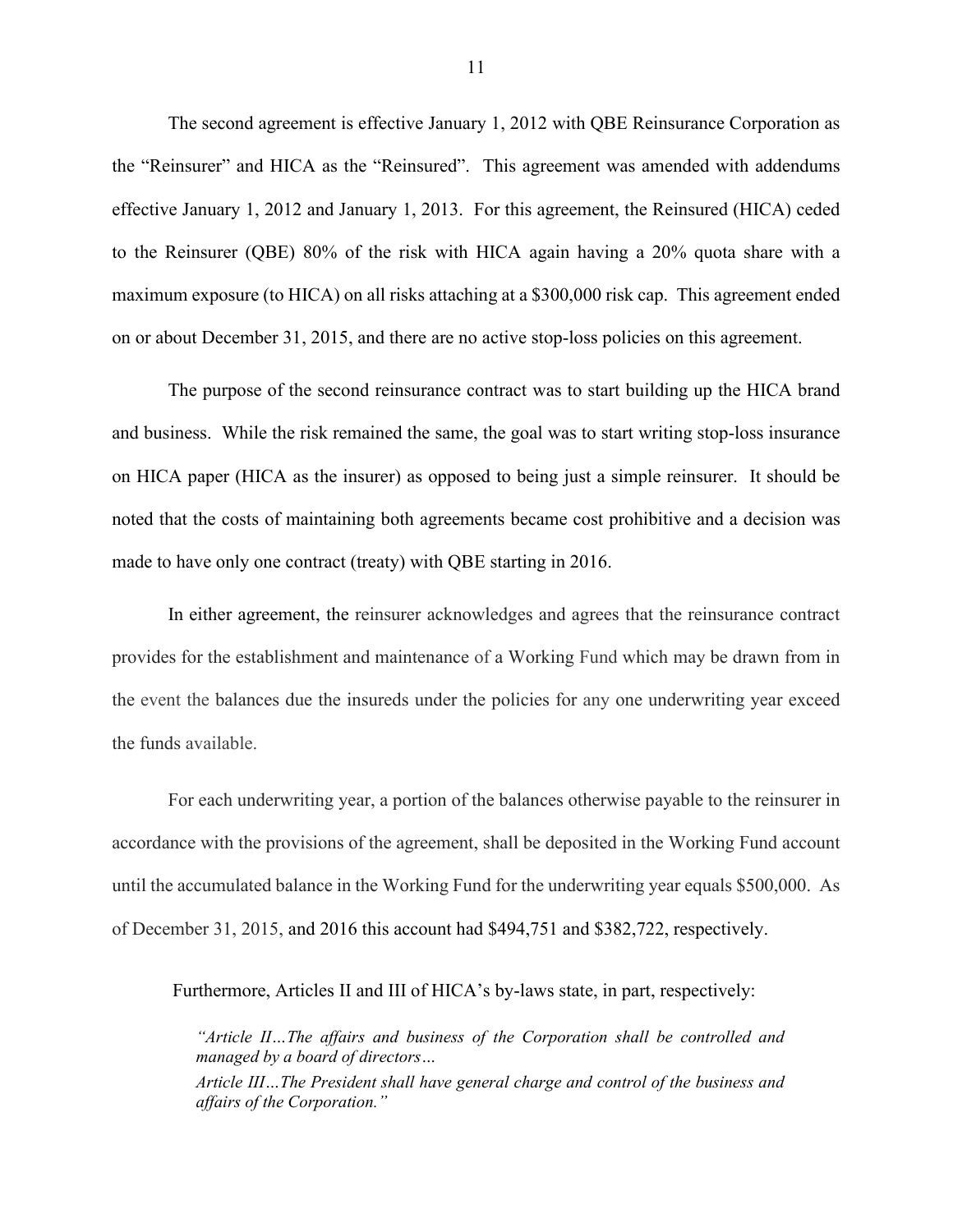Upon the examiner's review of the contracts, the following was noted:

- 1. Both reinsurance contracts described above require that QBE furnish a monthly report summarizing the gross premium collected during the month along with the commissions, ceded losses, loss adjustment expenses, ceded subrogation and the net balance due to either party. The Company was unable to provide evidence that such report was being furnished by QBE during the examination period and subsequent.
- 2. Article 9 of the first contract, with HICA as the reinsurer, states that a ceding commission shall be paid to QBE on all premiums ceded. The examination indicated that the ceding commission charged to HICA was calculated on the gross premium before the 20/80 allocation.
- 3. Article 9 of the same contract indicates that the ceding commission paid to QBE on all ceded premiums should equal the sum of the following: (1) actual agent commissions, (2) a management fee of up to 1.1%, (3) issuing company fee of 4.5% and (4) premium taxes and assessments of 2.5%. The management fee amount was later increased to 9% without any board discussions.
- 4. At the conclusion of a reinsurance treaty period, the premiums due to HICA is retained in a Working Fund up to \$500,000 for no more than 30 months. The amount of the premiums in the Working Fund is offset against subsequent years' expenses. It should be noted that since the inception of the reinsurance contracts HICA has not received any money from QBE.
- 5. The Company was unable to indicate what amounts were due to/ or from QBE under the second contract when it ended on or about December 31, 2015.

The failure of the Company to implement the requirements of the reinsurance contracts indicate that the Company was not in compliance with Articles II and III of its by-laws.

It is recommended that HICA's management comply with Articles II and III of its by-laws by enhancing controls over QBE's review procedures to mitigate the risk of material misstatement,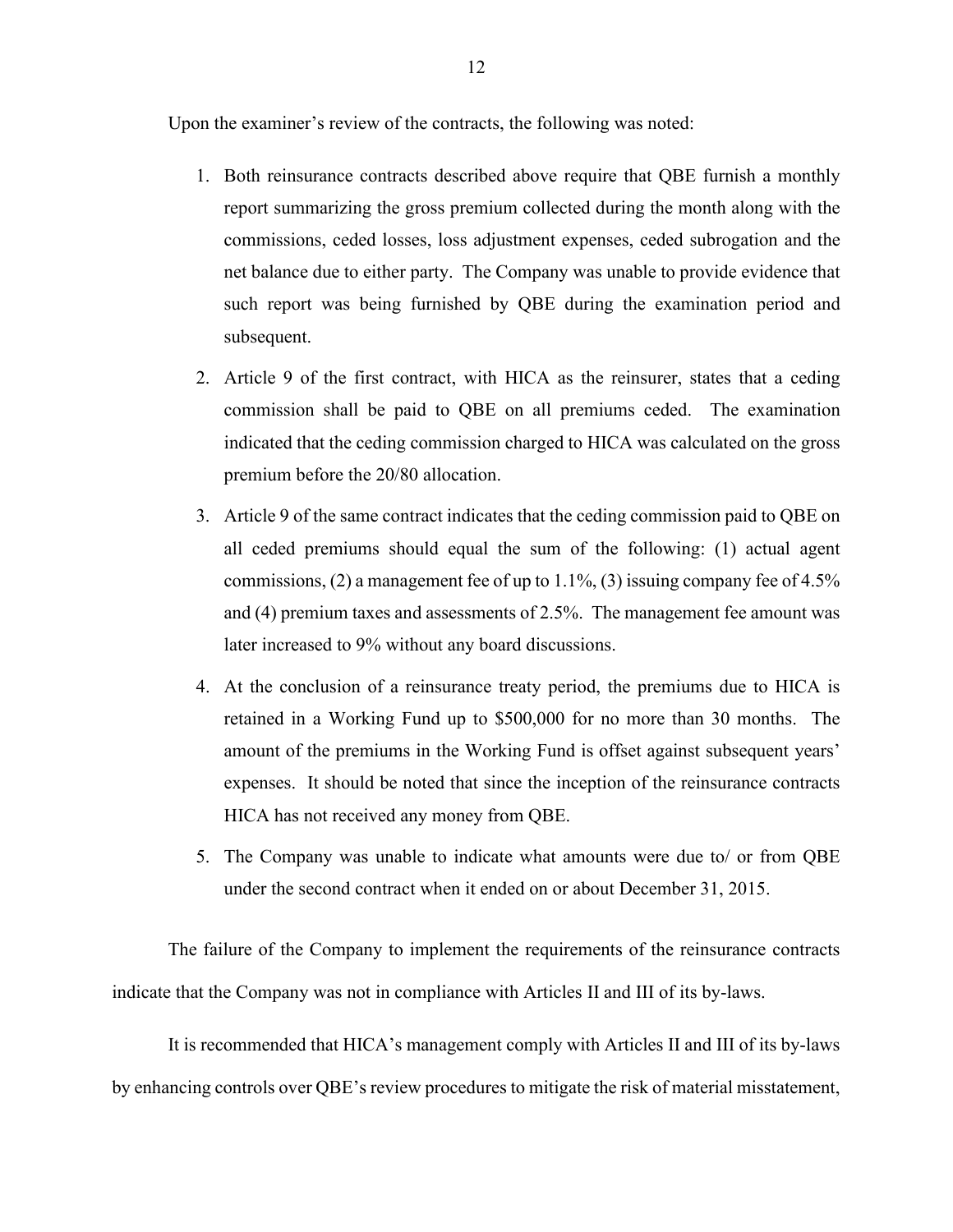including but not limited to (1) implementation of a formal monthly reconciliation process of premium revenue allocated to HICA to QBE's records of policyholders billed for that month; (2) a formal review of QBE records of claims processed for the month; (3) assessment of the plausibility of the rates underlying the calculation of the ceding commission; and (4) enforcement of the terms of the reinsurance contract.

#### G. Accounts and Records

Upon review of the Company's operations, the following deficiencies were indicated:

1. Certain estimates, such as claims unpaid which are essential to the Company's operations, are prepared by the actuaries of QBE which acts as both a reinsured/ reinsurer to HICA. The Company was not able to provide documentation to support the claims unpaid amounts filed with the Department and therefore, not in compliance with Articles II and III of the Company's by-laws.

It is recommended that the Company comply with Articles II and III of its by-laws by requiring that management perform reviews of estimates, including assumptions, and maintain documentation supporting the claims unpaid amounts filed with the Department.

2. During the years under examination, due to inaccuracies in determining HICA's share of claims incurred by QBE, certain account balances required adjustments to correct errors related to claims incurred. The adjustments were reflected in the unassigned funds account - line 31, page 3-Liabilities Page of the NAIC 2015 annual statement. The CPA found the errors during the 2016 audit.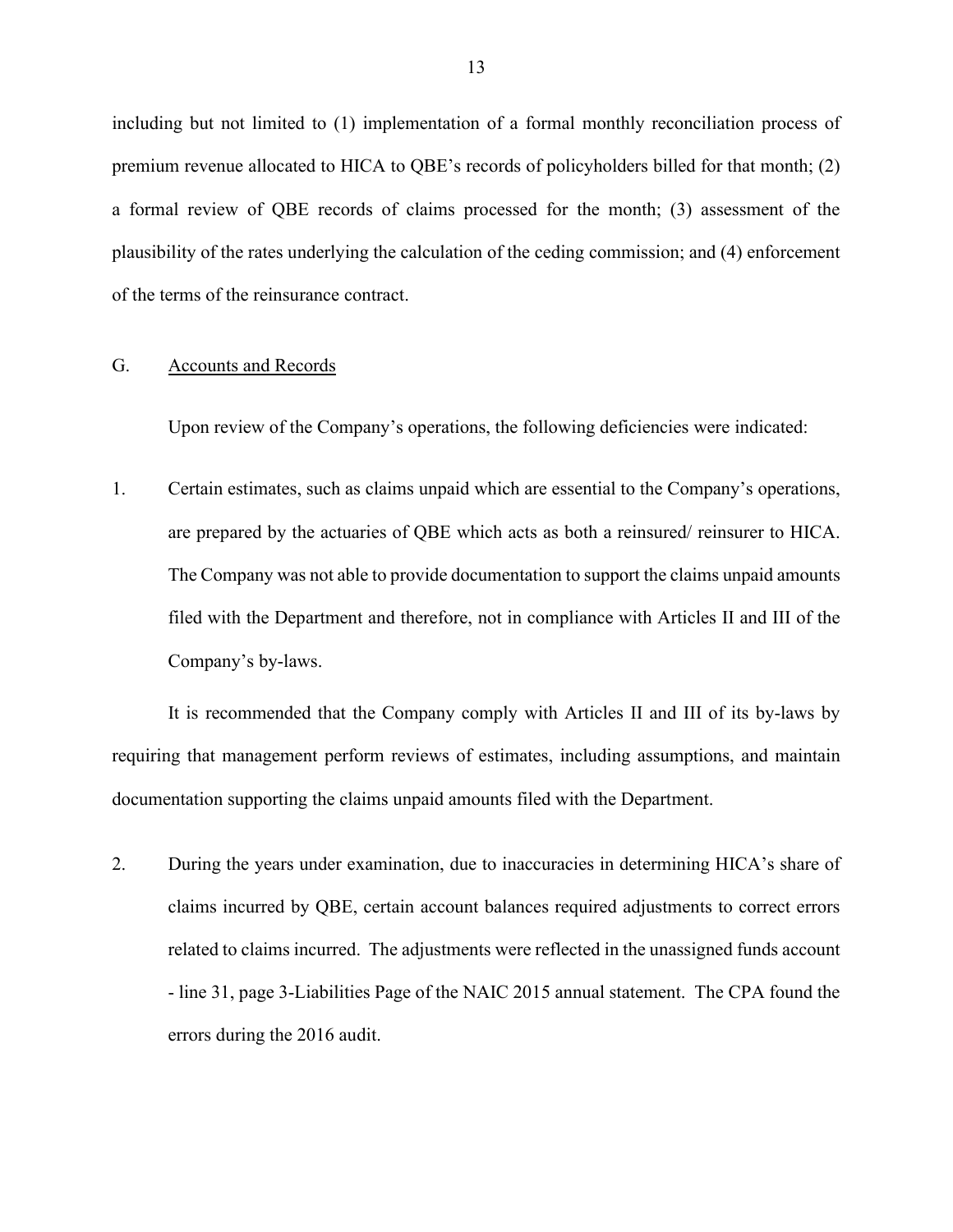It is recommended that the Company's management comply with Articles II and III of its by-laws by ensuring that amounts reported to the Company by vendors and third-party administrators be reconciled to the Company's underlying supporting records and that the Company management gain an understanding of the different aspects of the transactions conducted between the Company and those parties.

3. HICA failed to comply with the requirements of Part 106.6 of New York Insurance Regulation 30 (11 NYCRR 106) when it did not maintain and use an expense allocation procedure to allocate joint expenses.

Part 106.6 of New York Insurance Regulation 30 (11 NYCRR 106) states, in part:

"(a) The methods followed in allocating joint expenses shall be described, kept and supported as set forth under "detail of allocation bases"... (b) The effects of the application, to each operating expense classification of all bases of allocation shall be shown on records kept in clear and legible form. Such records shall be readily available for examination."

The abovementioned management service agreement with POMCO, allowed HICA the access and use of POMCO's general office equipment, designated personnel and office space. The examiner's review indicated that POMCO allocated and charged expenses to HICA arbitrarily, without an expense allocation procedure.

It is recommended that the Company comply with Part 106.6 of New York Insurance Regulation 30 by adopting an expense allocation procedure that will delineate the methods to be followed in allocating joint expenses.

Additionally, as part of the process of Form HC1 Registration Statement filing, financial statements for Ausman Management Company, LLC and Robert and Kellie Pomfrey, were prepared by Bonadio & Co., LLP, and submitted to the Department. The cost of preparation for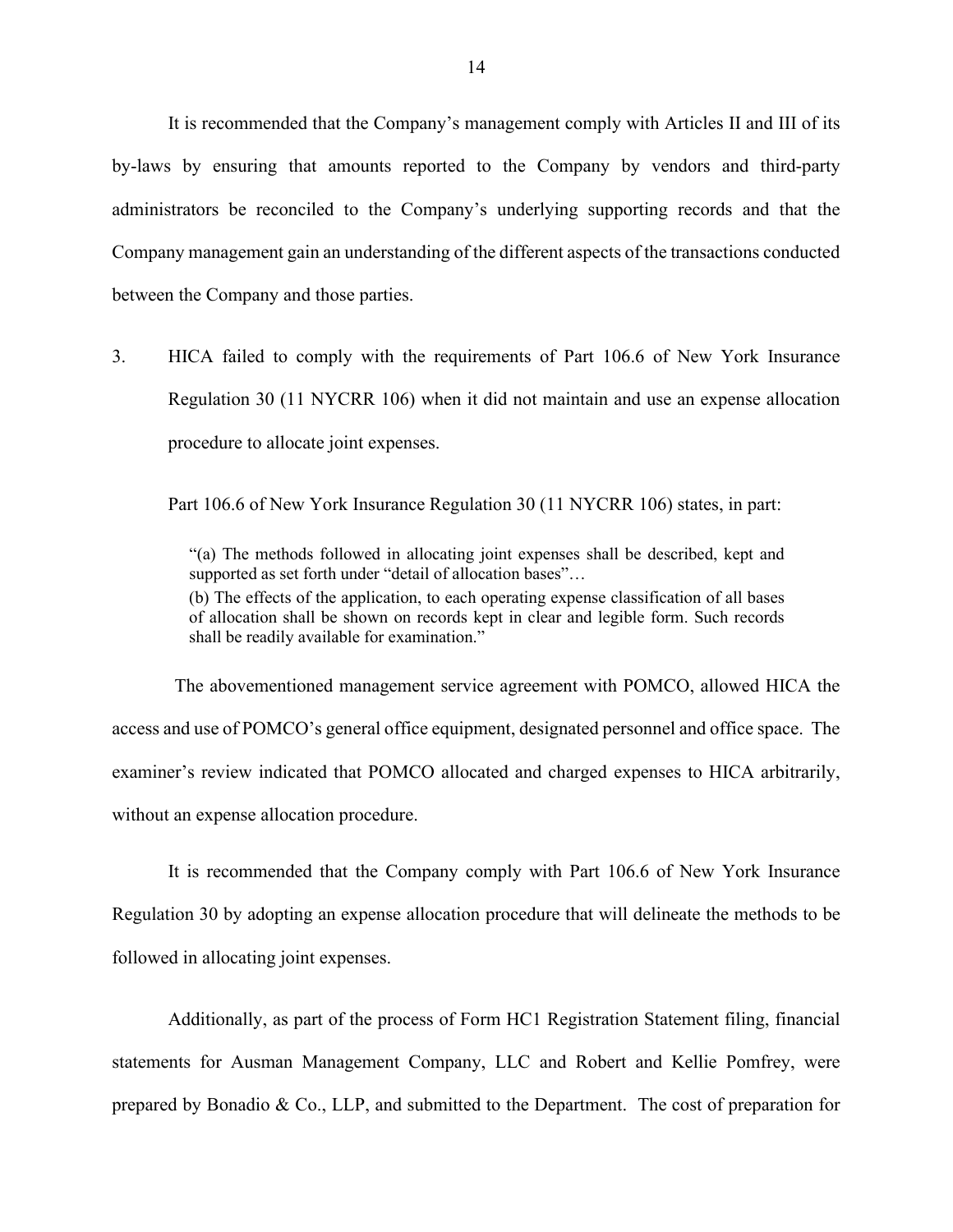these financial statements were paid entirely by HICA; Ausman Management Company, LLC and Robert and Kellie Pomfrey or their ultimate controlling entity, should have been responsible for paying their individual shares.

Section 1217 of the New York Insurance Law states, in part:

"No domestic insurance company shall make any disbursement of one hundred dollars or more unless evidenced by a voucher… and correctly describing the consideration for the payment."

HICA failed to comply with Section 1217 of the New York Insurance Law when it failed to obtain an invoice for the expenses before making payment.

Furthermore, Section 8 of the management agreement states that reports, with supporting details of service charges, are to be furnished monthly to HICA from POMCO and remittance to POMCO will be within 15 days of the date of the report. During the examination, HICA paid POMCO for such services without such report, therefore, HICA reimbursed POMCO without a voucher, a report or any other documents signed by or on behalf of POMCO, which is in violation of Section 1217 of the New York Insurance Law.

It is recommended that HICA review any charges prior to issuing payment to ensure it is liable for the payment.

It is also recommended that the Company comply with Section 1217 of the New York Insurance Law by making sure that any disbursement of one hundred dollars or more is evidenced by a voucher, signed by or on behalf of the payee as compensation for goods or services rendered to the Company.

4. It was noted that the Company did not have a written investment guideline / policy. Although the Company's investments as of the examination date consisted mainly of U.S.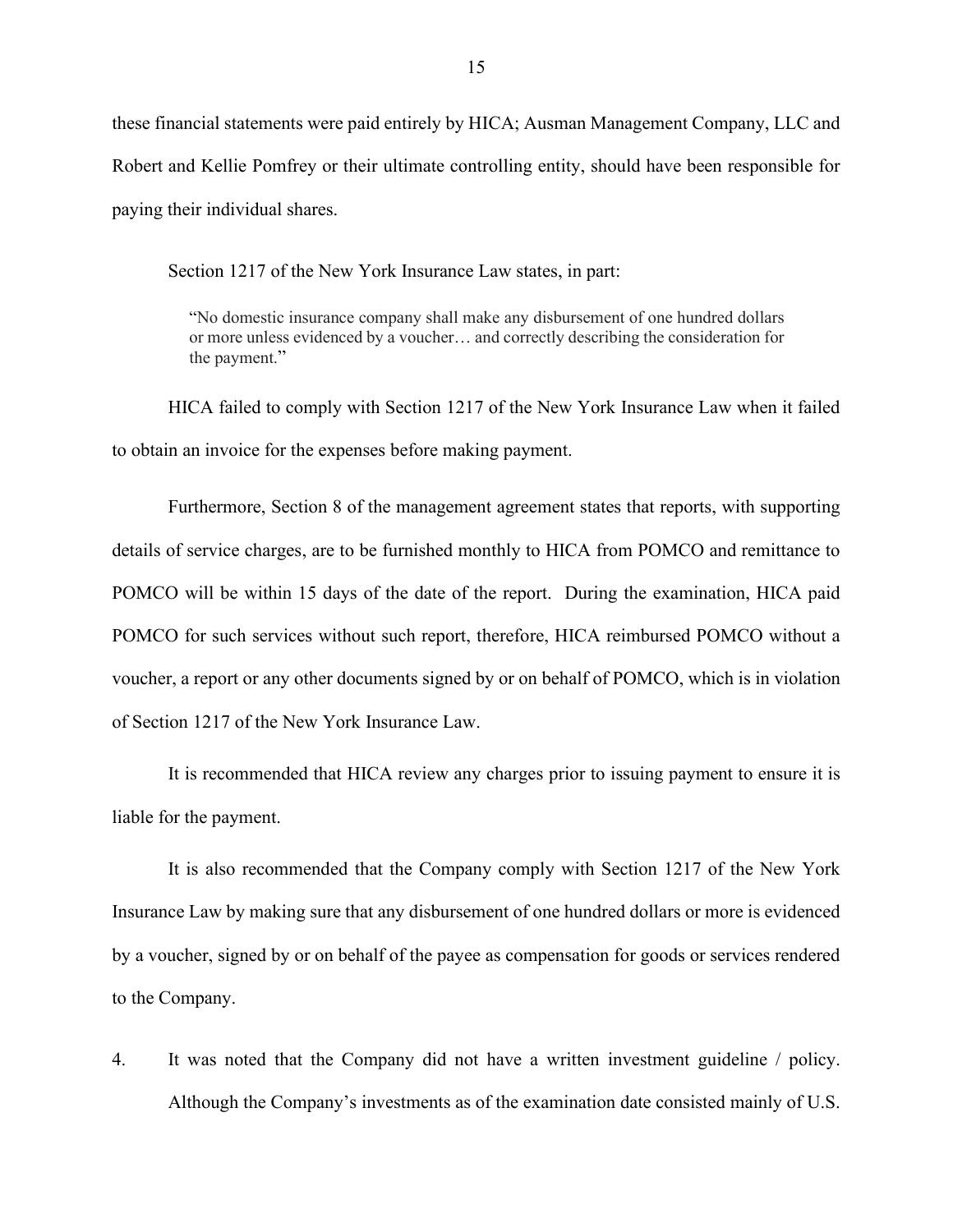Treasury bonds, the Company should develop, as a prudent business practice, an investment guideline/ policy authorized by its board.

It is recommended that the Company adopt and abide by formal written investment guidelines that have been approved by its board.

#### **3. FINANCIAL STATEMENTS**

The following statements show the assets, liabilities, and surplus as of December 31, 2016, as contained in the Company's 2016 filed annual statement, a condensed summary of operations and a reconciliation of the surplus account for each of the years under review. The examiner's review of a sample of transactions did not reveal any differences which materially affected the Company's financial condition as presented in its December 31, 2016 filed annual statement.

#### Independent Accountants

Bonadio & Company, LLP was retained by the Company to audit the Company's combined statutory basis statements of financial position for calendar years 2014 through 2016, and the related statutory-basis statements of operations, surplus, and cash flows for the year then ended.

The independent accountants concluded that the statutory financial statements presented fairly, in all material respects, the financial position of the Company at the respective audit dates. Balances reported in the audited financial statements were reconciled to the corresponding years' annual statements with no discrepancies noted.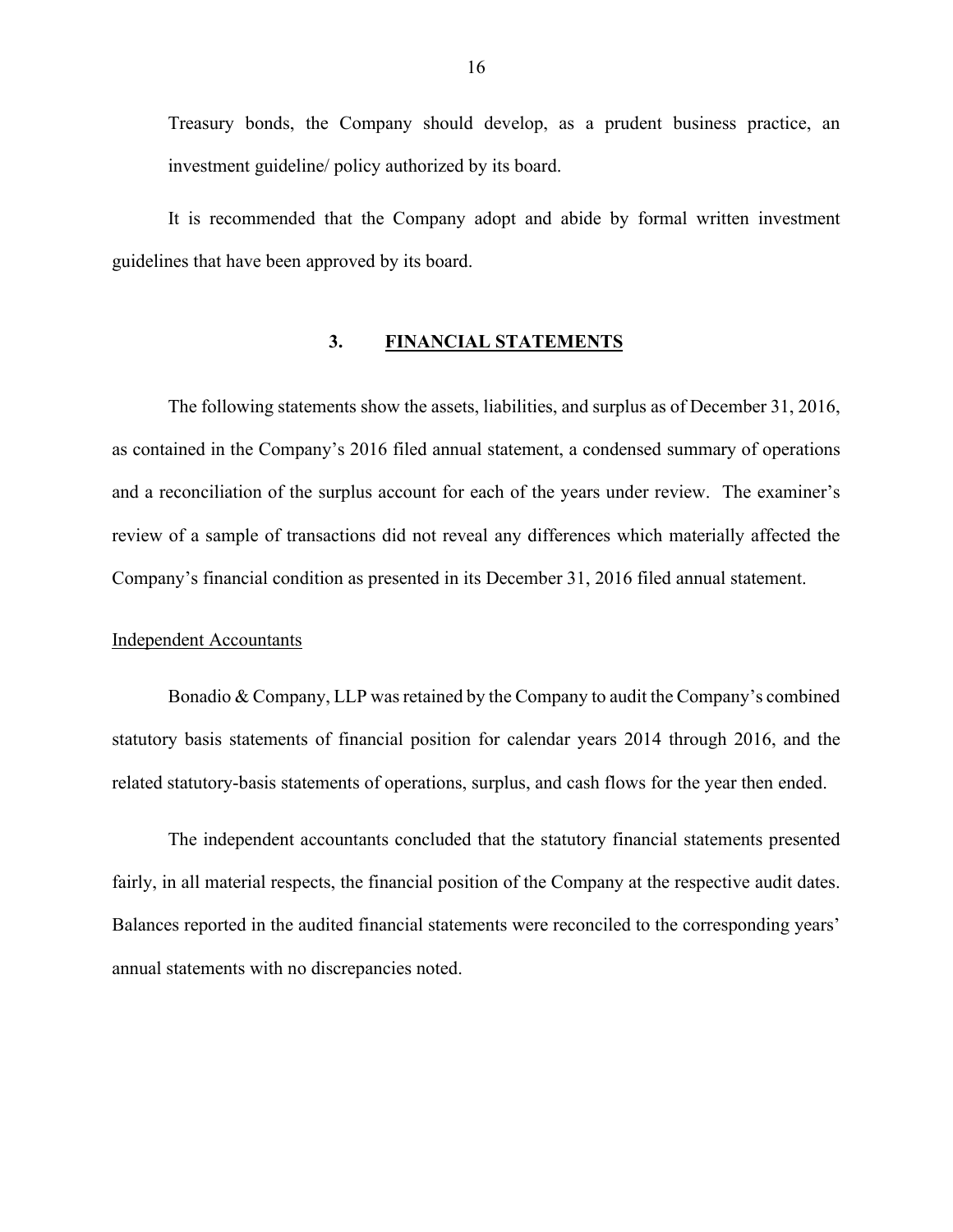### A. Balance Sheet

#### Assets

| <b>Bonds</b>                                        | \$           | 210,571     |
|-----------------------------------------------------|--------------|-------------|
| Cash, cash equivalents and short-term investments   |              | 925,949     |
| Investment income due and accrued                   |              | 659         |
| Uncollected premiums and agents' balances           |              | 58,598      |
| Funds held by or deposited with reinsured companies |              | 382,722     |
| Total assets                                        |              | \$1,578,499 |
| Liabilities                                         |              |             |
| Claims unpaid                                       | \$           | 508,863     |
| General expenses due and accrued                    |              | 173,083     |
| <b>Total liabilities</b>                            | \$           | 681,946     |
| Capital and Surplus                                 |              |             |
| Common capital stock                                | $\mathbb{S}$ | 200,000     |
| Gross paid in and contributed surplus               |              | 1,980,500   |
| Unassigned funds (surplus)                          |              | (1,283,947) |
| Total capital and surplus                           | \$           | 896,553     |
| Total liabilities, capital and surplus              | \$           | 1,578,499   |

**Note 1**: The Internal Revenue Service has not conducted any audits of the income tax returns filed on behalf of the Company through tax year 2016. The examiner is unaware of any potential exposure of the Company to any tax assessments and no liability has been established herein relative to such contingency.

**Note 2**: The Company had deferred income tax assets which do not qualify for admission under accounting practices or permitted by the New York State Department of Financial Service for the years ended December 31, 2016 and 2015.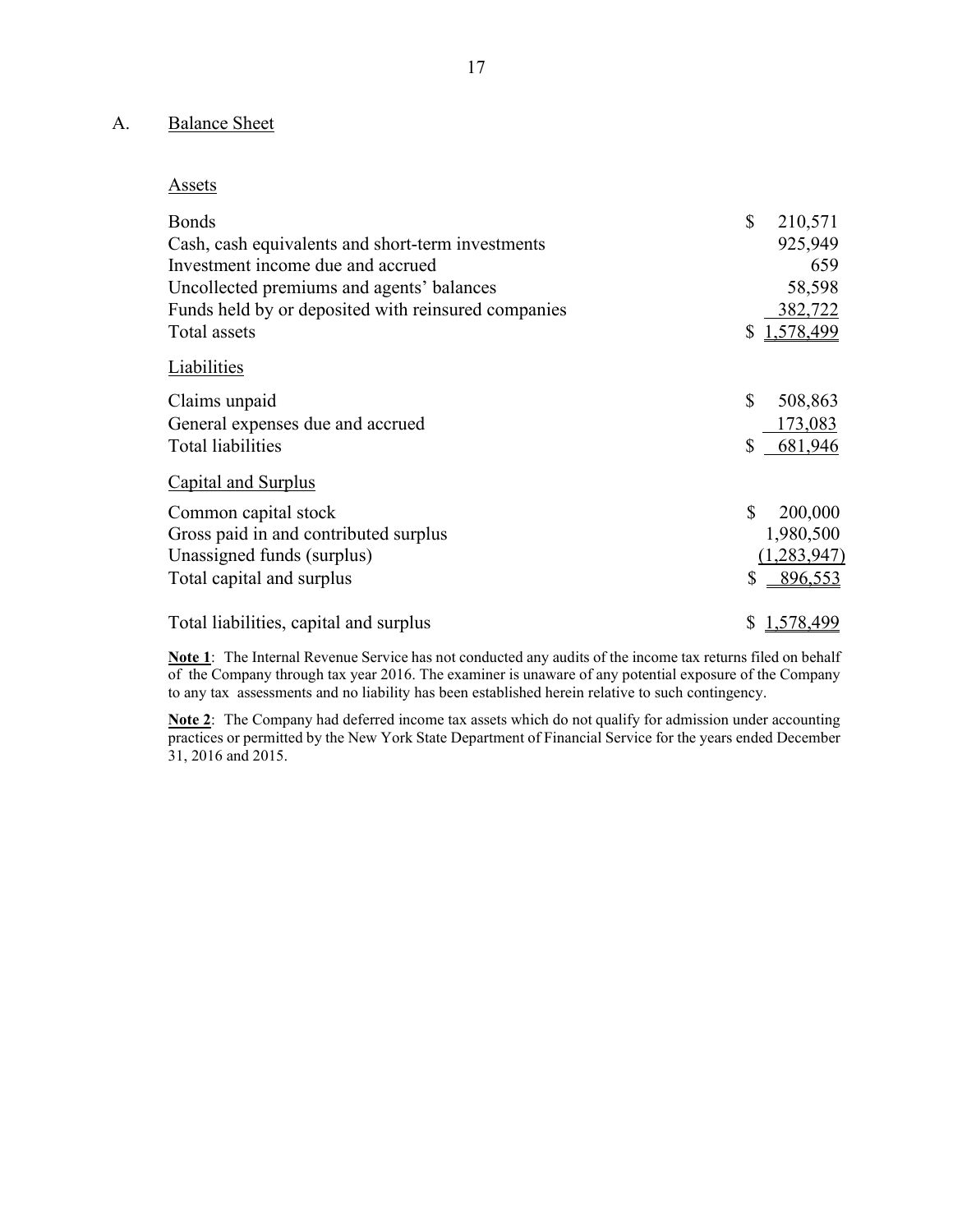## B. Statement of Revenue, Expenses and Capital and Changes in Capital and Surplus

Capital and surplus decreased by \$252,972 during the examination period, October 1, 2010

through December 31, 2016, detailed as follows:

| Revenue                                                                   |                |                  |                 |
|---------------------------------------------------------------------------|----------------|------------------|-----------------|
| Net premium income                                                        |                | \$3,912,125      |                 |
| Aggregate write-ins for other health related revenues                     |                | 18,180           |                 |
| Aggregate write-ins for other non-health revenues                         |                | 4,325            |                 |
| Total revenue                                                             |                |                  | \$<br>3,934,630 |
| <b>Expenses</b>                                                           |                |                  |                 |
| Hospital and medical benefits                                             |                | \$1,069,721      |                 |
| Net reinsurance recoveries                                                |                | (2,705,140)      |                 |
| Claims adjustment expenses                                                |                | 47,933           |                 |
| General administrative expenses                                           |                | 1,559,953        |                 |
| Total expenses                                                            |                |                  | 5,382,747       |
| Net underwriting loss                                                     |                |                  | \$(1,448,117)   |
| Net investment income earned                                              |                |                  | 5,532           |
| Net loss before income taxes<br>Federal income taxes                      |                |                  | (1,442,585)     |
| Net loss                                                                  |                |                  | \$(1,442,585)   |
|                                                                           |                |                  |                 |
| Changes in Capital and Surplus                                            |                |                  |                 |
| Capital and surplus, as of October 1, 2010                                |                |                  | \$1,149,525     |
|                                                                           | Gains in       | Losses in        |                 |
|                                                                           | <b>Surplus</b> | <b>Surplus</b>   |                 |
| Net income (loss)                                                         |                | \$1,442,585      |                 |
| Change in non-admitted assets                                             |                | 1,168            |                 |
| Paid-in capital                                                           | \$1,030,500    |                  |                 |
| Capital and surplus adjustment                                            | 160,281*       | $\boldsymbol{0}$ |                 |
| Net decrease in capital and surplus                                       |                |                  | (252, 972)      |
| Capital and surplus per report on<br>examination, as of December 31, 2016 |                |                  | 896,553<br>\$   |

\*Unassigned funds balance as of January 1, 2015, have been restated to correct an error of \$160,281 related to claims incurred in years 2014 and earlier.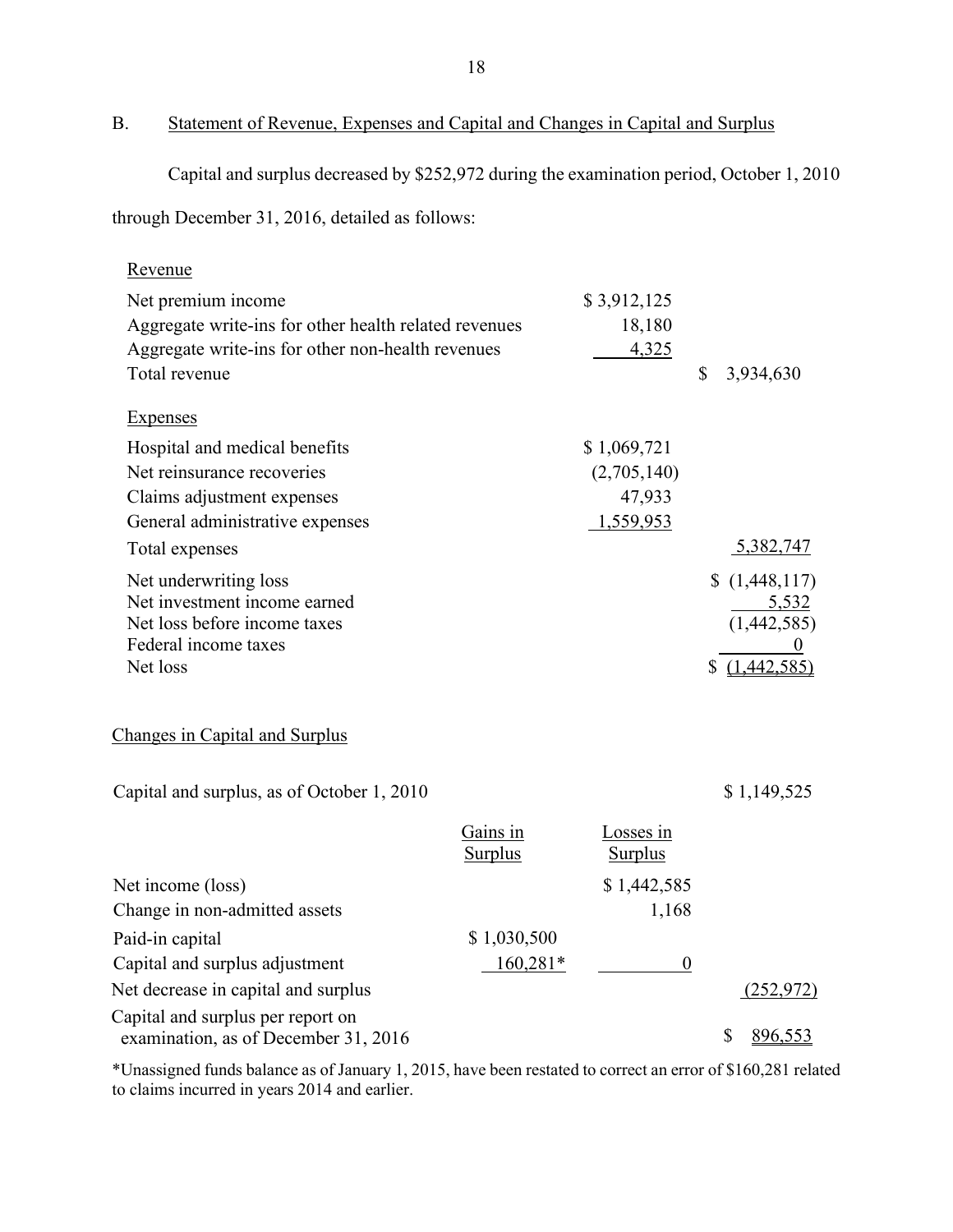#### **4. CLAIMS UNPAID**

The examination liability of \$508,863 is the same as the amount reported by the Company in its filed annual statement as of December 31, 2016.

The examination analysis of the claims unpaid reserve was conducted in accordance with generally accepted actuarial principles and practices and was based on statistical information contained in HICA's internal records and in its filed annual statements as verified during the examination. The examination reserve was based upon actual payments made through a point in time, plus an estimate for claims remaining unpaid at that date. Such estimate was calculated based on actuarial principles, which utilized HICA's past experience in projecting the ultimate cost of claims incurred on or prior to December 31, 2016.

#### **5. SUBSEQUENT EVENTS**

On March 31, 2017, United Healthcare Group acquired POMCO, United HealthCare Group will use POMCO's current location to serve as one of its Northeast third-party claim's administration service hubs.

As of June 1, 2017, POMCO no longer provided claims processing services to HICA through an agreement. Additionally, as of June 1, 2017, POMCO cancelled the contracted dental coverage for its employees with HICA.

On July 21, 2017, pursuant to Section 1105 of the New York Insurance Law and New York Insurance Regulation 109 (11 NYCRR 88), the Company submitted its plan to voluntarily cease to maintain its New York State accident and health insurance license. The Department subsequently approved the plan and the Company no longer has any policies in effect.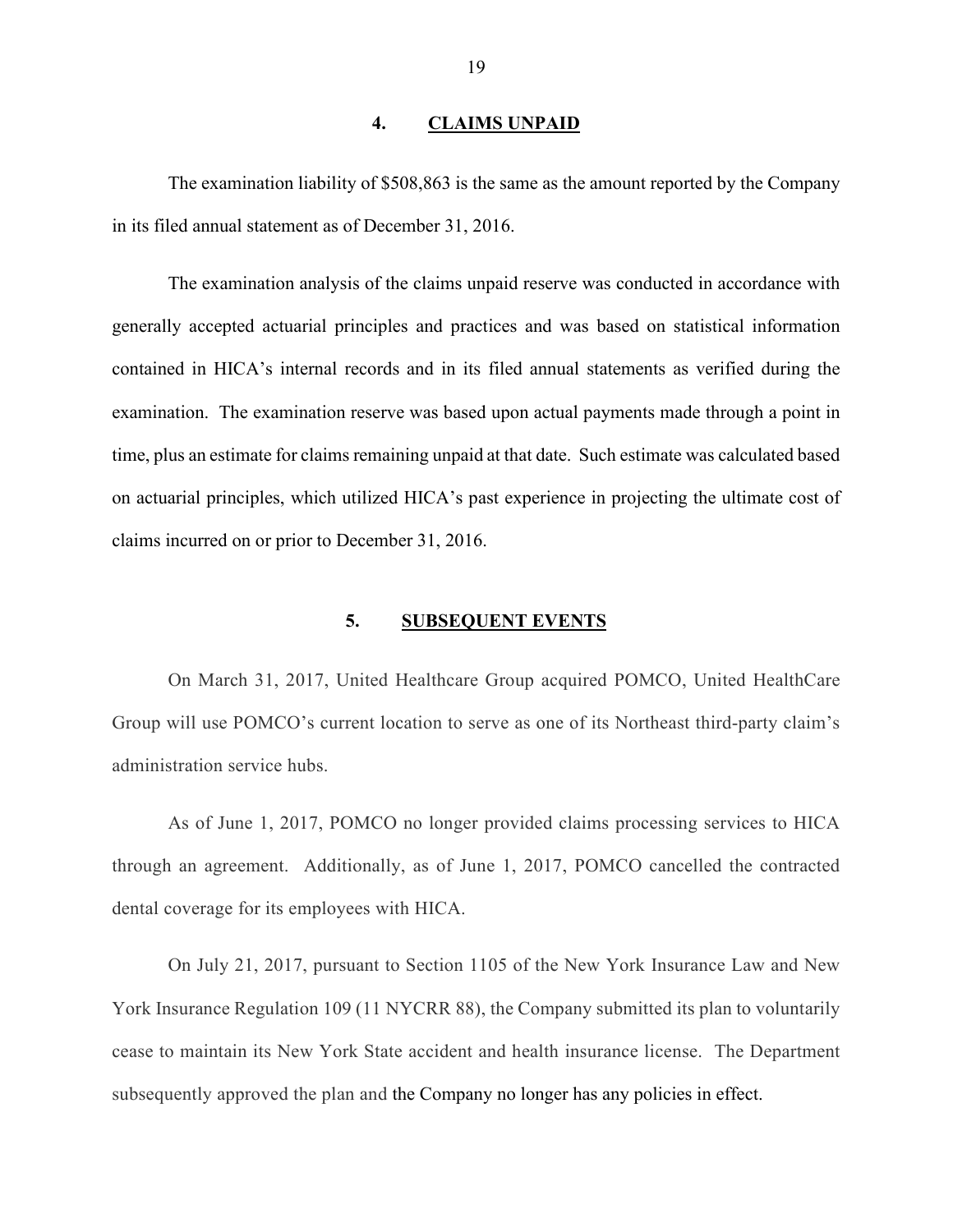The Company entered into Commutation and Release Agreements, effective October 18, 2018, with QBE Insurance Corporation and QBE Reinsurance Corporation for the reinsurance contracts noted in Section F of this report. On October 31, 2018, QBE North America confirmed that payment for the settlements under both contracts had been received. It should be noted that because of the commutations, the Company is no longer carrying amounts for "Funds Held by Or Deposited with Reinsured Companies" and "Claims Unpaid" in its financial statements.

In the 2018 annual statement, HICA has indicated that, as of October 31, 2018, the Company paid all outstanding obligations in accordance with the "Communication & Release Agreements" with QBE. As a result, the Company does not have any outstanding claims liabilities or obligations.

#### **6. MARKET CONDUCT ACTIVITIES**

In the course of this examination, a review was made of the manner in which the Company conducts its business and fulfills its contractual obligations to policyholders and claimants. The review was general in nature and is not to be construed to encompass the more precise scope of a market conduct examination. The review was directed at the practices of the Company in the following major areas:

- A. Prompt Pay Law
- B. Utilization Review
- C. Grievances
- D. Complaints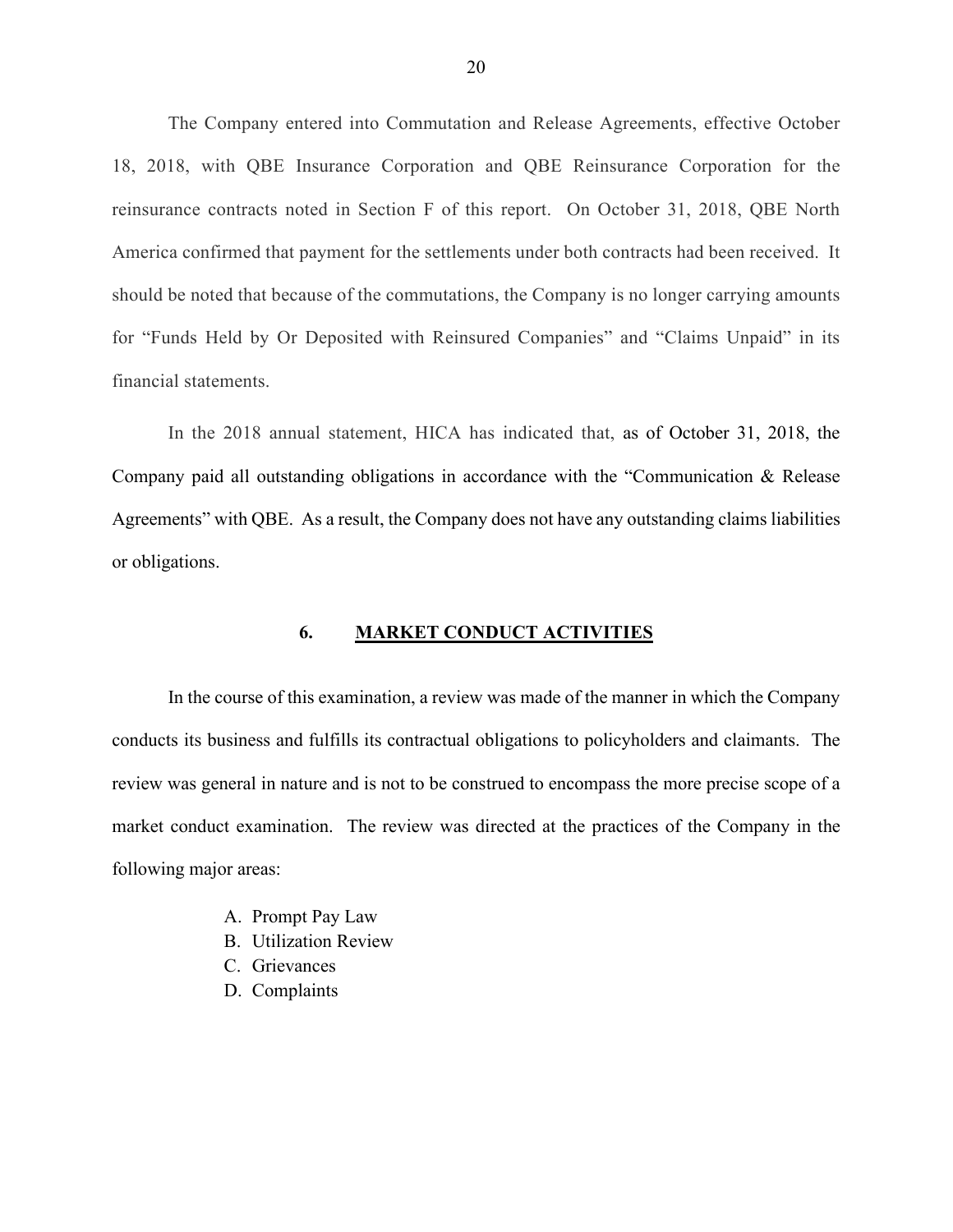#### A. Standards For Prompt, Fair and Equitable Settlement Of Claims For Health Care And Payments For Health Care Services ("Prompt Pay Law")

Section 3224-a of the New York Insurance Law "Standards for prompt, fair and equitable settlement of claims for health care and payments for health care services" ("Prompt Pay Law"), requires all insurers to pay undisputed claims within 30 days of receipt of a claim that is transmitted electronically or within 45 days of receipt for a claim submitted by other means such as paper or facsimile. If such undisputed claims are not paid within the respective 30 or 45 days of receipt, interest may be payable.

A review of the Company's claims practices and procedures was performed by using a statistical sample covering claims adjudicated during the period January 1, 2016 through December 31, 2016, in order to evaluate the overall accuracy and compliance environment of its claims processing.

The examiner selected a sample of 167 claims for review and reviewed the claims on a stop and go basis. It should be noted that although there were instances of certain claims being paid beyond 30 or 45 days of receipt, no material findings were noted.

#### B. Utilization Review

Section 4901(a) of the New York Insurance Law states:

"(a) Every utilization review agent shall biennially report to the superintendent of financial services, in a statement subscribed and affirmed as true under the penalties of perjury, the information required pursuant to subsection (b) of this section."

It should be noted that for the period under examination, the Company violated Section 4901(a) of the New York Insurance Law, when it failed to file with the Department, its biennial utilization review report.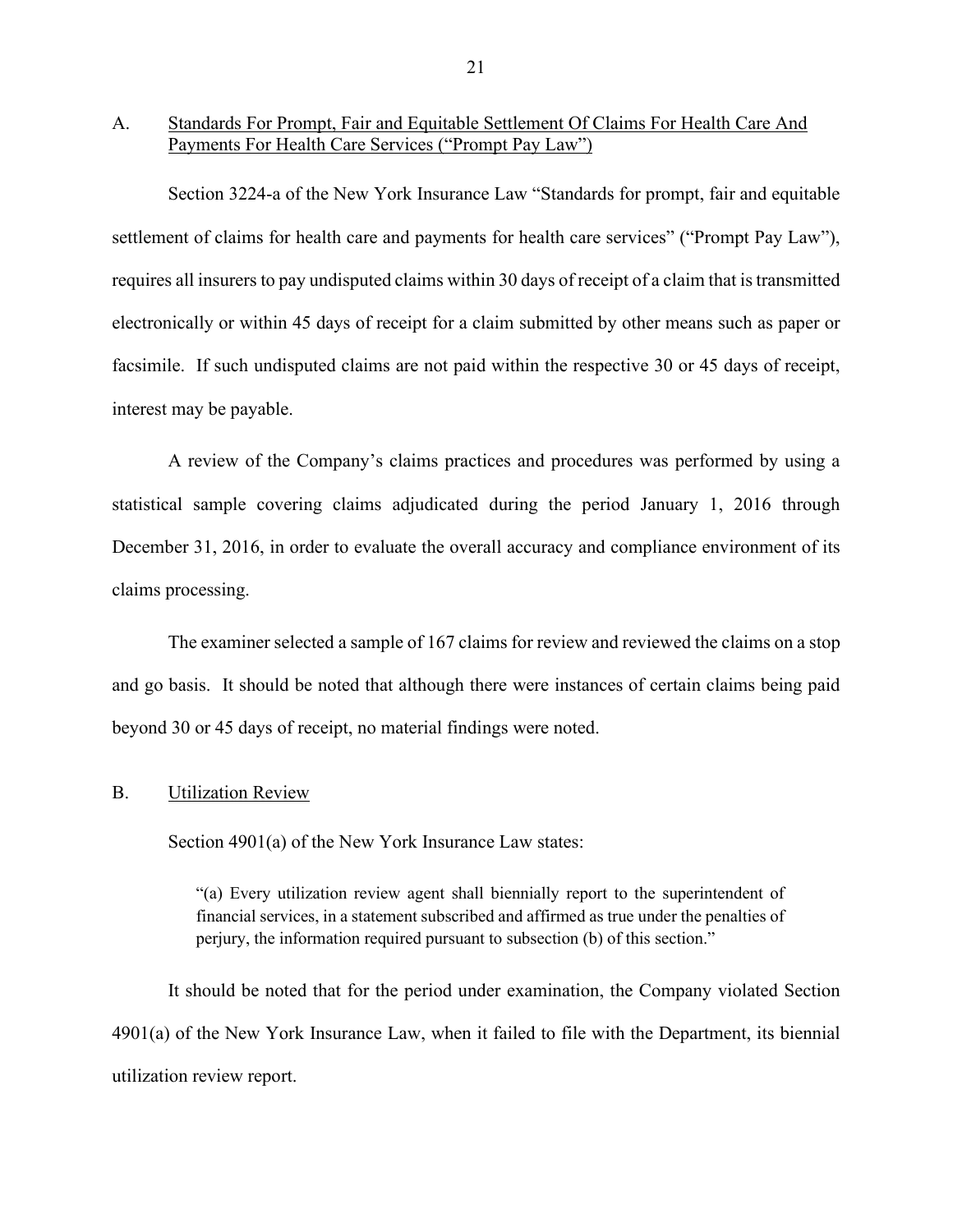It is recommended that the Company comply with Section 4901(a) of the New York Insurance Law by filing with the Department, its biennial utilization review report.

Further, Section 4902(a)(2) of the New York Insurance Law states:

"(a) Each utilization review agent shall adhere to utilization review program standards consistent with the provisions of this title which shall, at a minimum, include:

(2) Development of written policies and procedures that govern all aspects of the utilization review process and a requirement that a utilization review agent shall maintain and make available to insureds and health care providers a written description of such procedures including procedures to appeal an adverse determination together with a description, jointly promulgated by the superintendent and the commissioner of health as required pursuant to subsection (e) of section four thousand nine hundred fourteen of this article, of the external appeal process established pursuant to title two of this article and the time frames for such appeals."

During the years under examination, the Company did not maintain written utilization review policy and procedures. Therefore, the Company did not adhere to utilization program standards consistent with above Section of the New York Insurance Law.

It is recommended that the Company comply with Section  $4902(a)(2)$  of the New York Insurance Law by developing written utilization review policies and procedures that can be used to govern all aspects of the utilization process.

#### C. Grievances

Section 3217-d(a) of the New York Insurance Law states:

"(a) An insurer that issues a comprehensive policy that utilizes a network of providers and is not a managed care health insurance contract as defined in subsection (c) of section four thousand eight hundred one of this chapter shall establish and maintain a grievance procedure consistent with the requirements of section four thousand eight hundred two of this chapter."

During the years under examination, the Company did not maintain a grievance procedure,

which violated Section 3217-d(a) of the New York Insurance Law.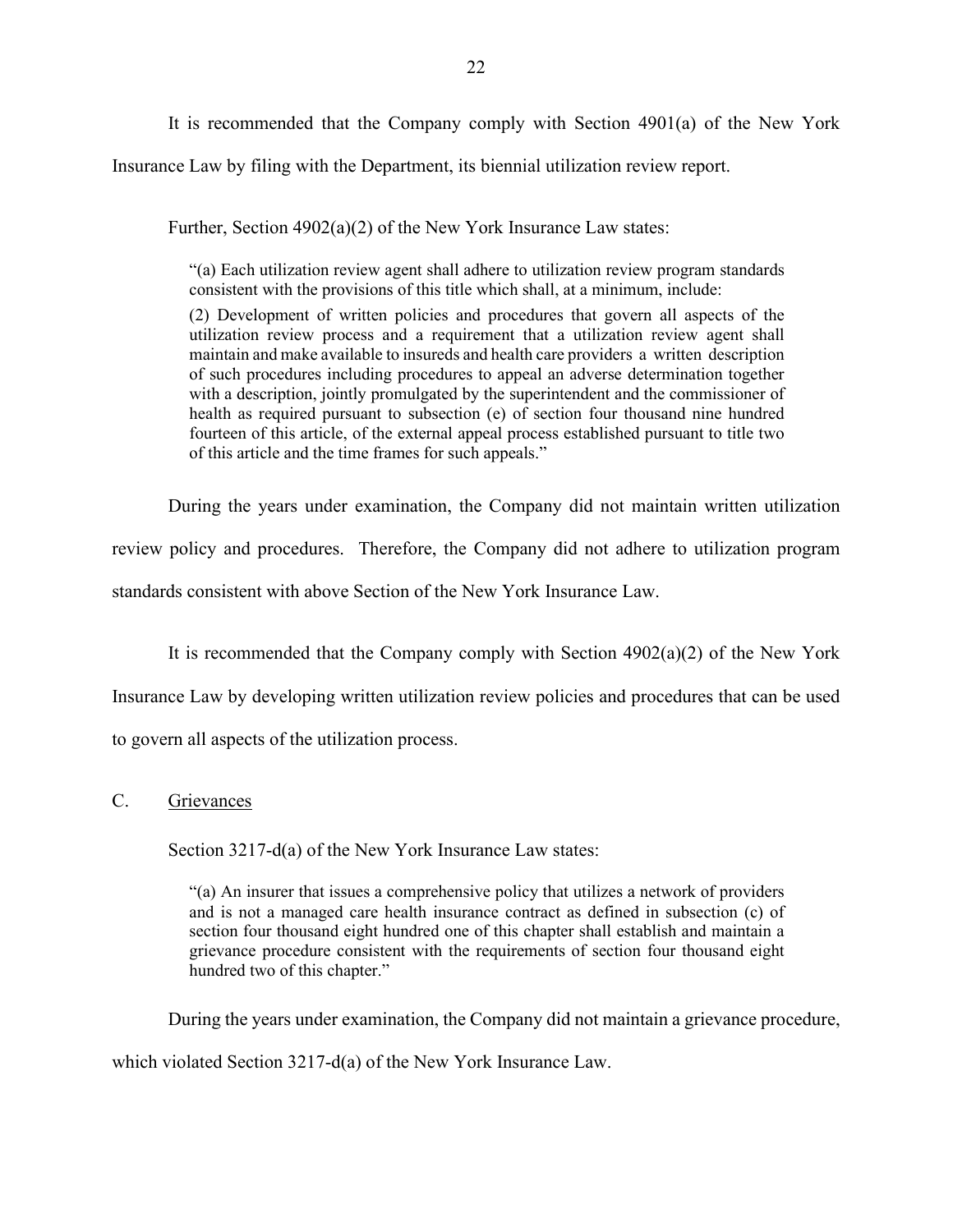It is recommended that the Company comply with Section 3217-d(a) the New York Insurance Law by establishing and maintaining grievance program standards consistent with the captioned Section of the New York Insurance Law and by assuring adherence to the established standards.

D. Complaints

Part 216.4(c) of New York Insurance Regulation 64 (11 NYCRR 216) states:

"Every insurer shall establish an internal Department specifically designated to investigate and resolve complaints filed with the Department of Financial Services and to take action necessitated as a result of its complaint investigation findings."

The Company did not establish procedures to process internal and external complaints, thereby violating the provisions of Part 216.4(c) of New York Insurance Regulation 64 (11 NYCRR 216).

It is recommended that the Company comply with Part 216.4(c) of New York Insurance Regulation 64 by establishing an internal department specifically designated to investigate and resolve complaints filed with the Company and with the Department.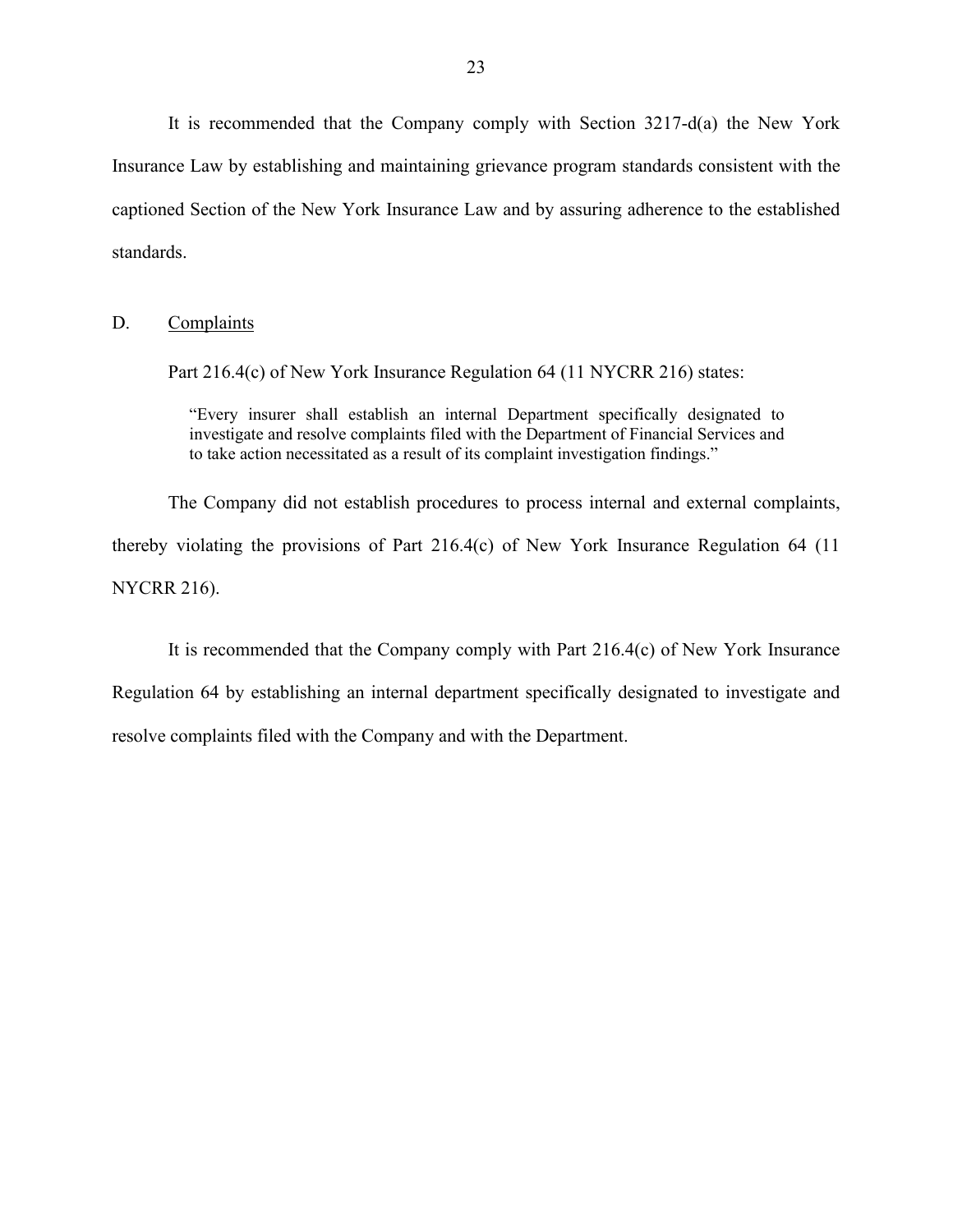#### **7. SUMMARY OF COMMENTS AND RECOMMENDATIONS**

#### **ITEM PAGE NO.**

#### A. Corporate Governance

- i. It is recommended that the Company comply with the 2015 NAIC Health Annual Statement Filing Instructions for Actuarial Opinions by having its appointed Actuaries report to the board of directors or the Audit Committee each year on the items within the scope of the Actuarial Opinion; ensuring that the actuarial opinion and the actuarial memorandum be made available to the board of directors and that the minutes of the board of directors' meetings indicate that the appointed Actuary has presented such information to the board of directors or the Audit Committee.
- ii. It is recommended that the Company comply with Part 89.8(a) of New York Insurance Regulation 118 by requiring the CPA to submit written notification to the Department, the board of directors and the audit committee within five business days of any determination by the CPA that the company has materially misstated its financial condition.

#### B. Enterprise Risk Management

It is recommended that the Company comply with Insurance Circular Letter No. 14 (2011) by adopting a formal Enterprise Risk Management function which will assist the Company in identifying, measuring, mitigating or managing risk exposures within predetermined tolerance levels across all activities of the entity.

#### C. Conflict of Interest Statement

It is recommended that the Company comply with Section 6 of its conflict of interest policy by requiring board members, officers and key employees to complete and sign a conflict of interest statement in accordance with the stated timeframes.

6

7

7

9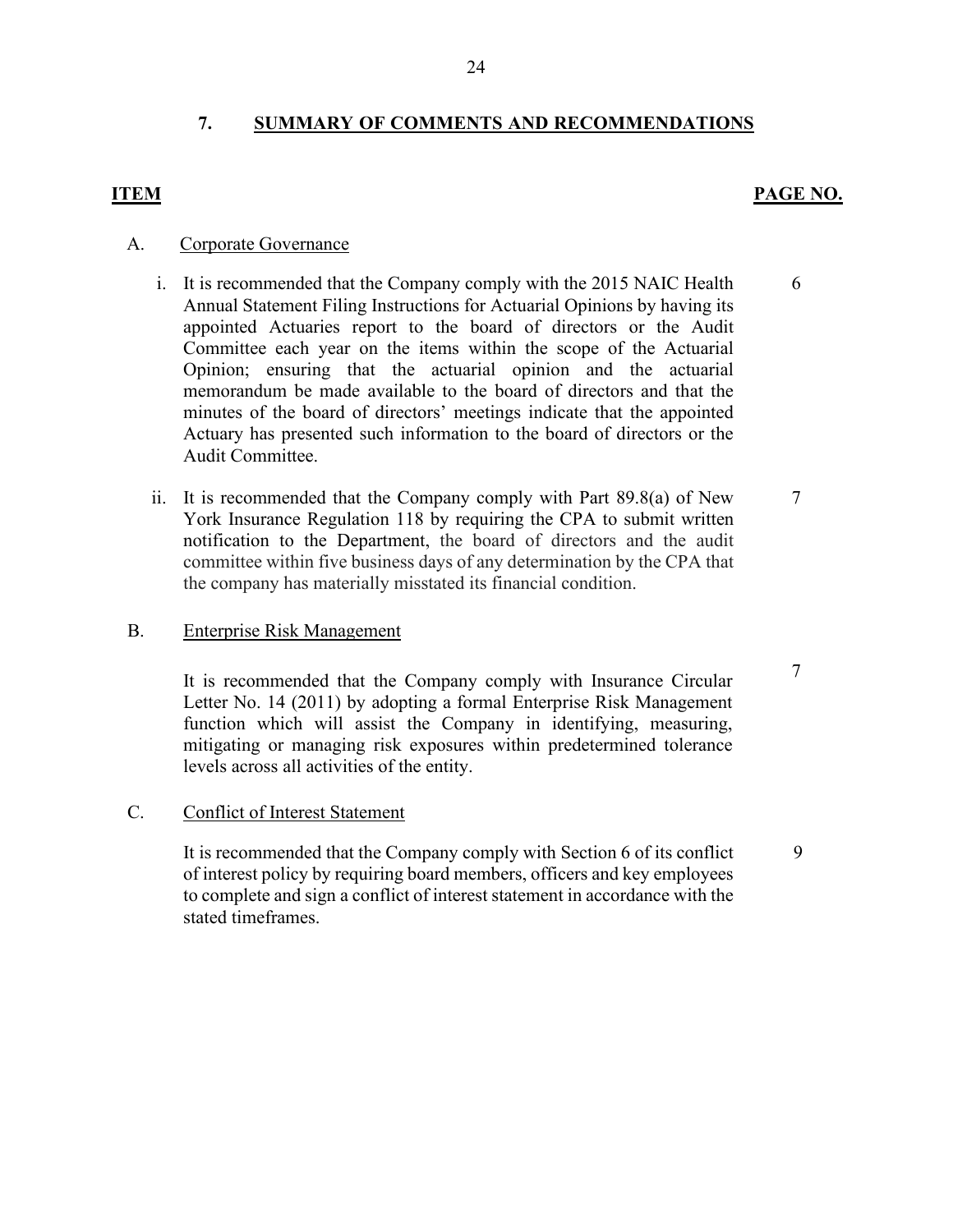#### **ITEM PAGE NO.**

12

#### D. Reinsurance

It is recommended that HICA's management comply with Articles II and III of its by-laws by enhancing controls over QBE's review procedures to mitigate the risk of material misstatement, including but not limited to (1) implementation of a formal monthly reconciliation process of premium revenue allocated to HICA to QBE's records of policyholders billed for that month; (2) a formal review of QBE records of claims processed for the month; (3) assessment of the plausibility of the rates underlying the calculation of the ceding commission; (4) enforcement of the terms of the reinsurance contract.

#### E. Accounts and Records

- i. It is recommended that the Company comply with Articles II and III of its by-laws by requiring that management perform reviews of estimates, including assumptions, and maintain documentation supporting the claims unpaid amounts filed with the Department. 13
- ii. It is recommended that the Company's management comply with Articles II and III of its by-laws by ensuring that amounts reported to the Company by vendors and third-party administrators be reconciled to the Company's underlying supporting records and that the Company management gain an understanding of the different aspects of the transactions conducted between the Company and those parties. 14
- iii. It is recommended that the Company comply with Part 106.6 of New York Insurance Regulation 30 by adopting an expense allocation procedure which will delineate the methods to be followed in allocating joint expenses. 14
- iv. It is recommended that HICA review any charges prior to issuing payment to ensure it is liable for the payment. 15
- v. It is also recommended that the Company comply with Section 1217 of the New York Insurance Law by making sure that any disbursements of one hundred dollars or more is evidenced by a voucher, signed by or on behalf of the payee as compensation for goods or services rendered to the Company. 15
- vi. It is recommended that the Company adopt and abide by formal written investment guidelines that have been approved by its boards. 16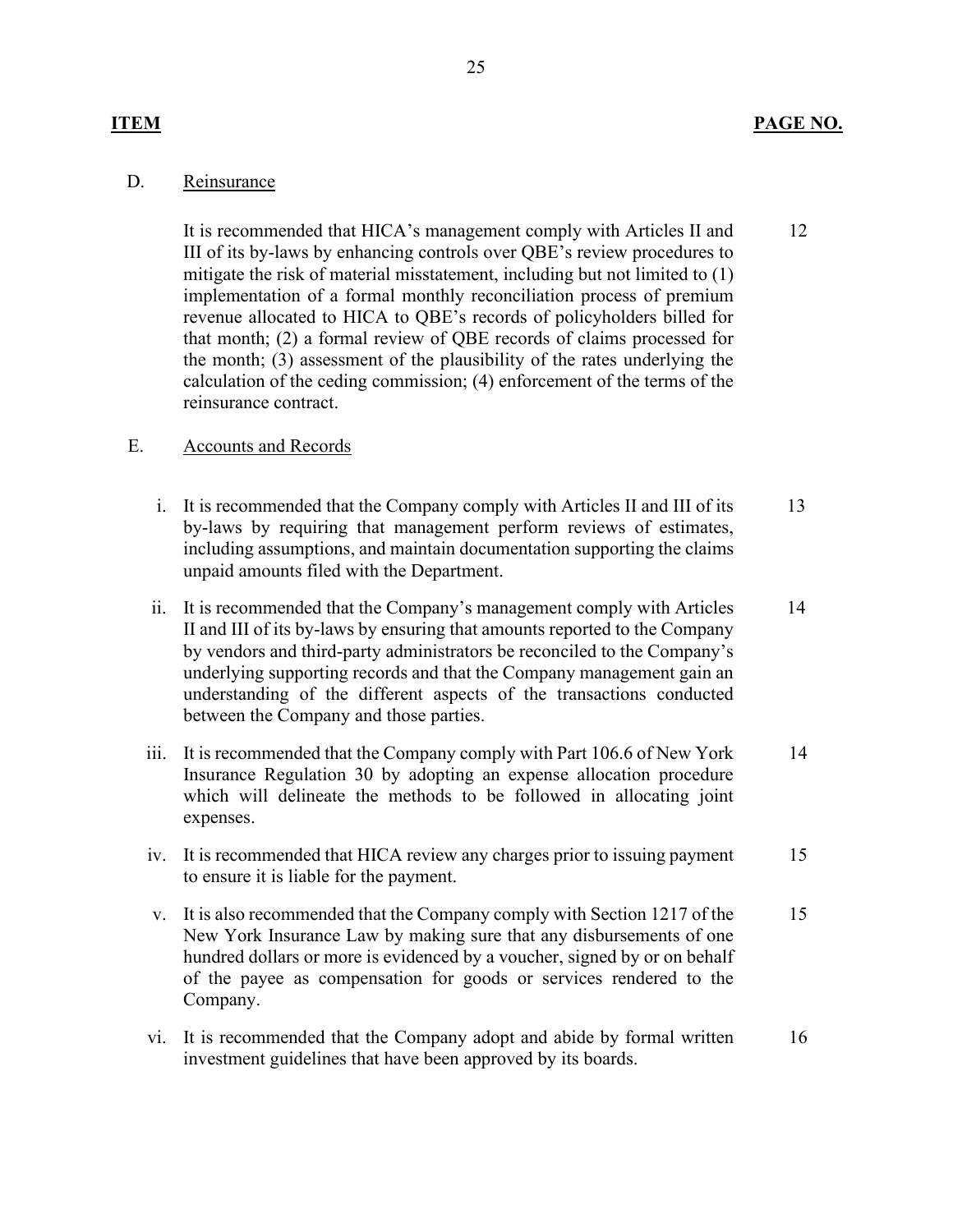#### **ITEM PAGE NO.**

#### F. Utilization Review

- i. It is recommended that the Company comply with Section 4901(a) of the New York Insurance Law by filing with the Department biennial reports that describe its utilization review program. 22
- ii. It is recommended that the Company comply with Section  $4902(a)(2)$  of the New York Insurance Law by developing written utilization review policies and procedures that can be used to govern all aspects of the utilization process. 22
- G. Grievances

It is recommended that the Company comply with Section 3217-d(a) the New York Insurance Law by establishing and maintaining grievance program standards consistent with the captioned Section of the New York Insurance Law and by assuring adherence to the established standards. 23

H. Complaints

It is recommended that the Company comply with Part 216.4(c) of New York Insurance Regulation 64 by establishing an internal department specifically designated to investigate and resolve complaints filed with the Company and the Department. 24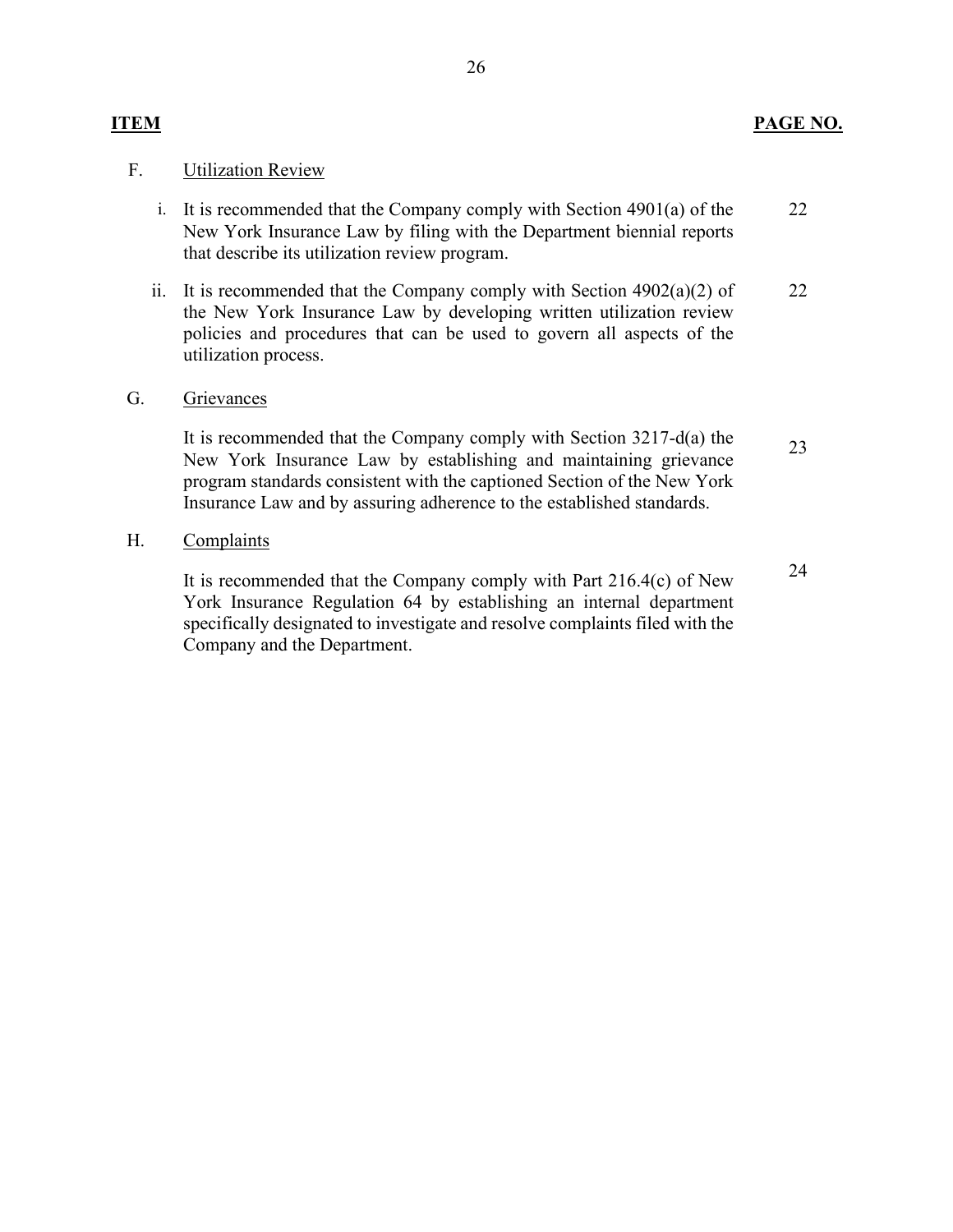Respectfully submitted,

Edouard Medina Financial Services Examiner 3

STATE OF NEW YORK) ) SS.  $\mathcal{L}$ COUNTY OF NEW YORK)

Edouard Medina, being duly sworn, deposes and says that the foregoing report submitted by him is true to the best of his knowledge and belief.

> $\mathcal{L}_\text{max}$ Edouard Medina

Subscribed and sworn to before me

This \_\_\_\_\_\_\_\_\_ day of \_\_\_\_\_\_\_\_\_\_ 2020.